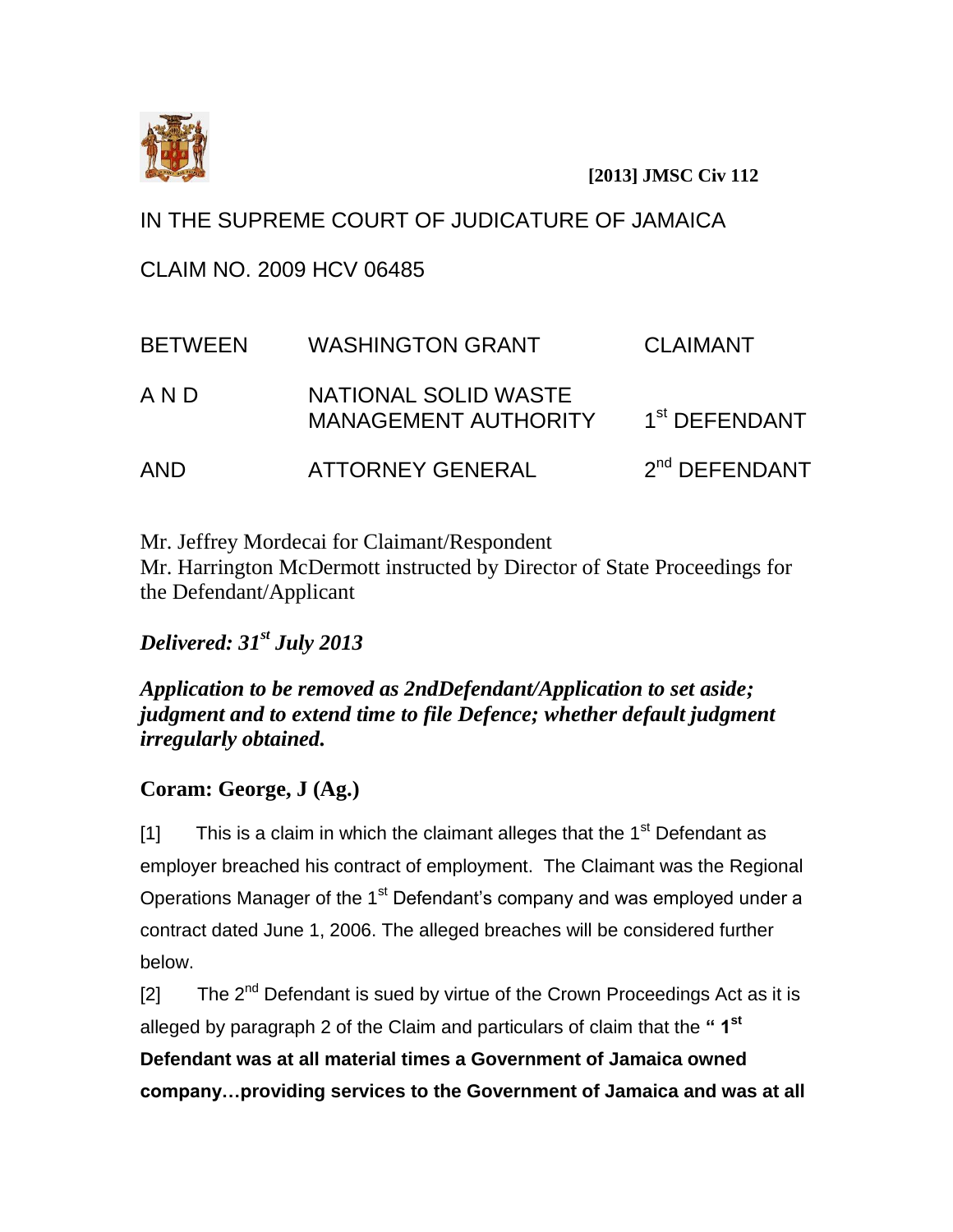## **material times the servant and or agent of the Government of Jamaica…"**

The 2<sup>nd</sup> defendant objects to being joined as a party to the proceedings and it is this application that I will firstly address.

[3] The  $2^{nd}$  Defendant in its application to have itself removed as a Defendant to the claim submits the following:

- (a) The National Solid Waste Management Authority (NSWMA) was established under the National Solid Waste Management Act, 2001 as a statutory body.
- (b) The authority is governed by a Board of Directors appointed by the Ministry of Local Government and Environment and the day to day running of the NSWMA is managed by a team headed by an executive director.
- (c) The National Solid Waste Management Act and the Interpretation Act are the relevant legislation which gives rise to the corporate status of the NSWMA.
- (d) By section 3 of the National Solid Waste Management Act, the NSWA is established as a body corporate and by virtue of section 28 of the Interpretation Act this has the effect of vesting in that corporate body, the capacity to sue and to be sued in its own name.

[4]] According to the  $2^{nd}$  Defendant, "the whole purpose of the passing of these legislative provisions and the making of an otherwise government entity a body corporate, is to exempt the customary provisions of the Crown Proceedings Act for the Attorney General to be sued. The Authority is thereby given corporate status. In addition to suing and being sued, section 28 of the Interpretation Act indicates that such corporate status also gives the Authority the power to enter into contracts in its corporate name (and have powers to make contracts as an individual) the right to have a common seal, the right to acquire and hold real and personal property, the right to regulate its own procedure and business, the right to employ staff as is required to carry out is functions etc."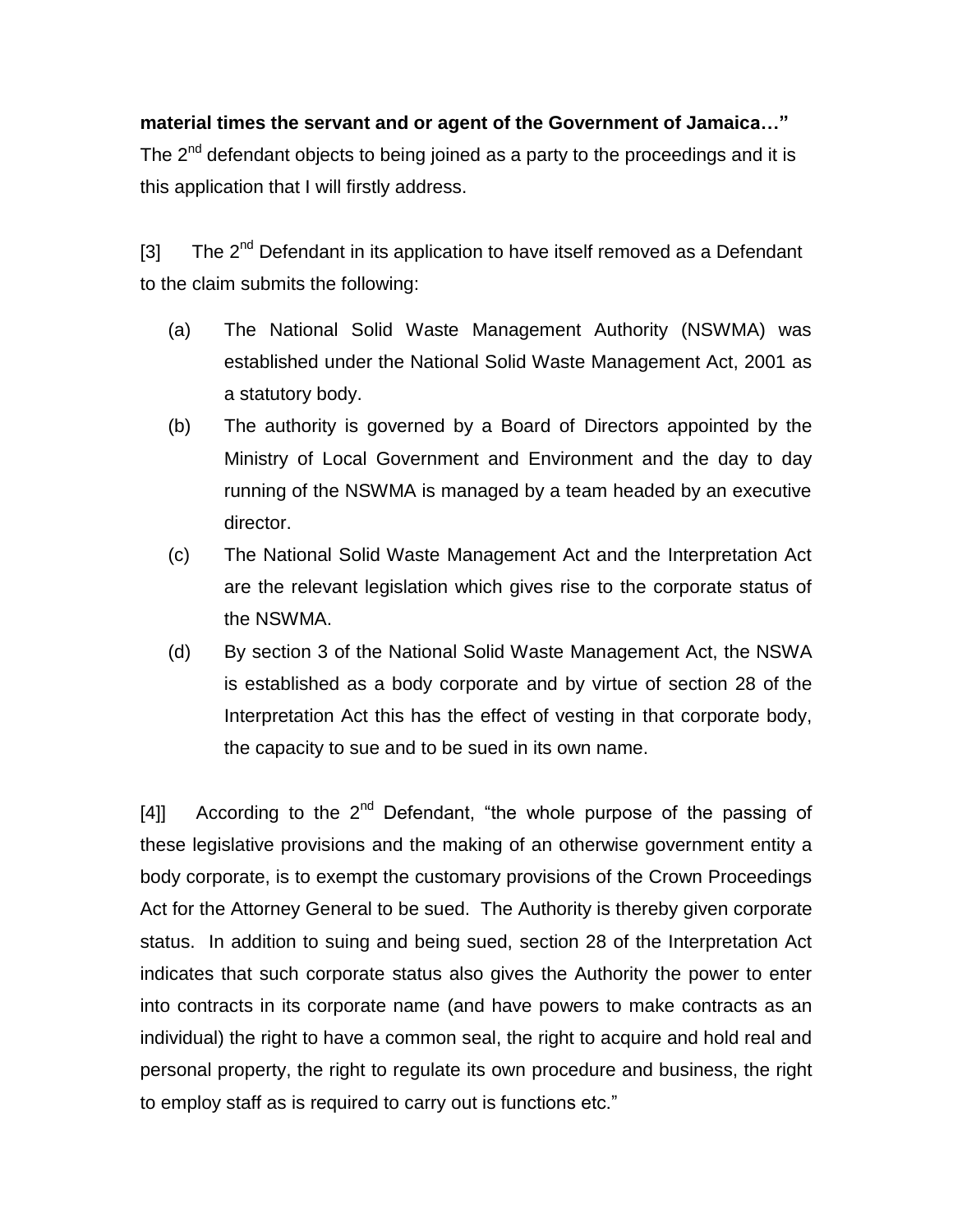[5] It is on this basis that the  $2^{nd}$  Defendant further contends that "it is clear that parliament intended that where any tortuous acts are committed by the Authority or its servants/and or agents, then it is the Authority that is to be sued" and that "it is therefore improper to join the Attorney General to these proceedings by virtue of the Crown Proceedings Act".

[6] The Claimant by way of the employment contract between himself and the 1<sup>st</sup> Defendant was an independent contractor, and therefore was not acting as the servant and/or agent of the Government of Jamaica at the material time. The contract was clearly between the Claimant and the 1<sup>st</sup> Defendant and not the government of Jamaica.

[7] Therefore any claim arising out of his employment with the  $1<sup>st</sup>$  Defendant ought properly to be brought against that body and it is improper to have joined the Attorney General."

[8] The Claimant in response to the application for the  $2^{nd}$  Defendant to be removed as a party to the proceedings contends the following:

- (a) A letter from the  $1<sup>st</sup>$  Defendant dated 31/10/2009, to the Claimant, asserted that the first Defendant's investigations into the claimant was led by the chief Internal Auditors in the Prime Minister's Office.
- (b) That investigation caused a police investigation to be requested;
- (c) It was against this background that the Claimant's contract was terminated.

[9] The First Defendant's website indicates that the first Defendant is an agency of the Ministry of Local Government, which between September 2007 and June 2011, was a part of the office of the Prime Minister.

[10] The First Defendant's Record of Directors was appointed by the Ministry of local Government, which between 2007 – June 2011, was a part of the office of the Prime Minister.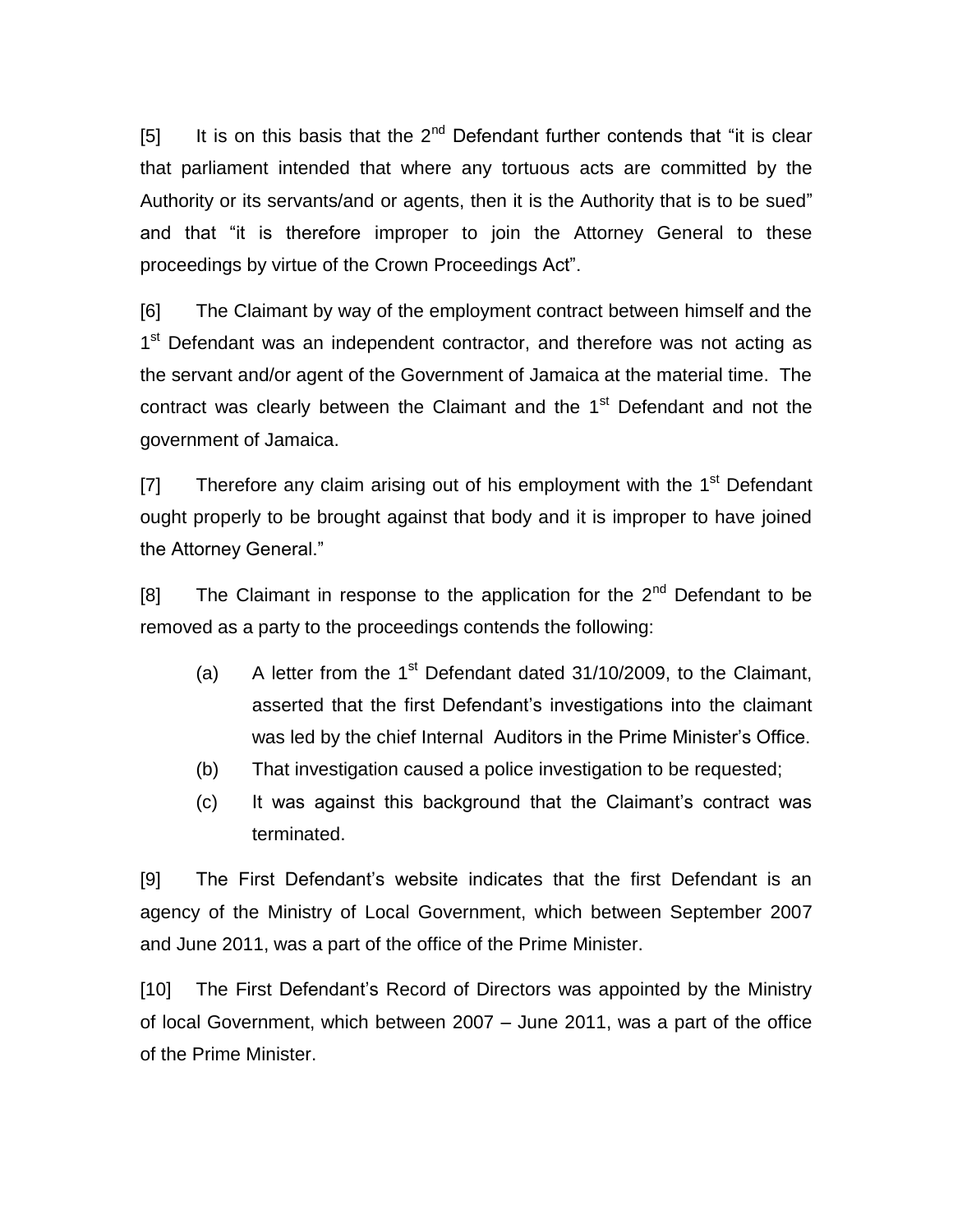[11] The Claimant therefore argues that as the office of the Prime Minister led the investigation into the Claimant prior to dismissal and the office of the Prime Minister was the principal of both NSWMA and the Ministry of Local Government, the office of the Prime Minister would be a proper party to this suit. In these circumstances therefore, pursuant to section 13 (2) of the Crown Proceedings Act, the office of the prime Minister is a proper party to this suit.

[12] The Claimant further contends that in fact, the  $2^{nd}$  Defendant's assertions in paragraphs 10-13 of its written submissions supports the conclusion that the first Defendant should be sued in its own name and this the claimant has done. The gist of paragraph 10 -13 of the  $2<sup>nd</sup>$  Defendant's submissions simply put amounts to the contention that NSWMA is a corporate body, and having been given this status by the Act which established it, is subject to section 28 of the Interpretation Act, which provides that it has power to sue in its corporate name and also liable to be sued in its corporate name.

[13] In essence, the claimant's position is that "Paragraphs 10 -13 of the Defendant submissions are agreed but it is submitted that the submissions therein do not support the conclusion arrived at in paragraph 18 that there is no basis to join the Attorney General to these proceedings."

[14] So the Claimant is in fact saying that section 3 of the National Solid Waste Management Act and Section 28 of the Interpretation Act, when read together, does provide for the national Solid Waste Management Authority, being a Corporate body, to be sued in its own name, and this they have done by making them the 1<sup>st</sup> Defendant in these proceedings. Nevertheless, the Attorney General is a proper party to the proceedings by virtue of the involvement of the Prime Minister's office and that the said office of the Prime Minister is the principal of both the National Solid Waste Management Authority (NSWMA) and the Ministry of Local Government.

## **Analysis**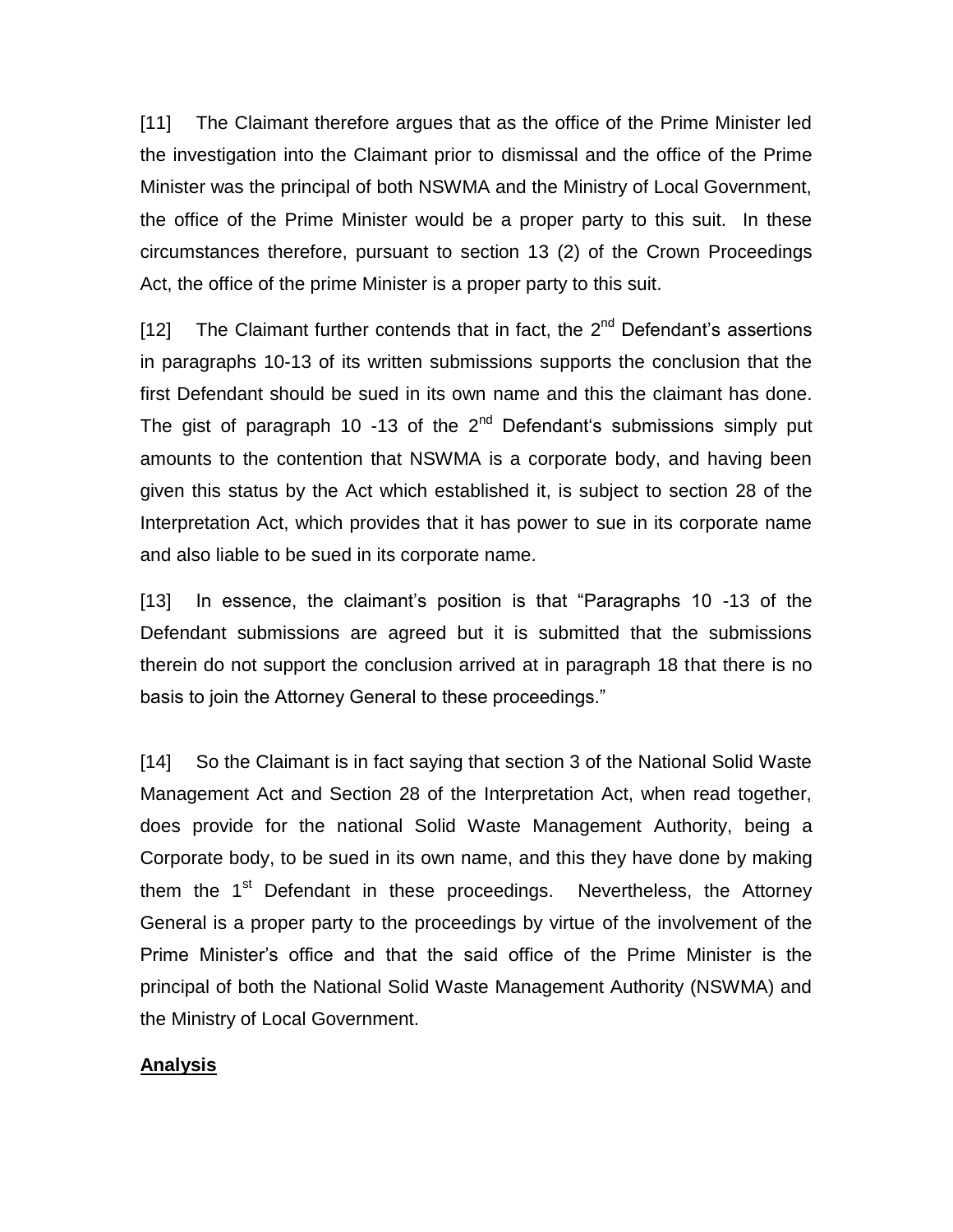[15] There is no dispute that the National Solid Waste management Authority was set up as a statutory body by the National Solid Waste Management Act. There is also no dispute that section 3 of the said Act, gives this statutory body corporate status as it establishes it as a body corporate. Similarly, it is not contested that section 28 of the Interpretation Act, gives further effect to section 3 of the National Solid Waste Management Act by providing that:

[16]  $\ldots$  where an act passed after the 1<sup>st</sup> April 1968, contains words establishing, or providing for the establishment of, a body corporate and applying this section to that body, those words shall operate

- (a) to rest in that body when established (a) the power to sue in its corporate name
- (b) to make that body liable to be sued in its corporate name…"

[17] It is also agreed that these two provisions, in effect allows for the NWSA to be sued in its own name. The NWSA have been so sued and are party to these proceedings by virtue of being named and sued as 1<sup>st</sup> Defendants.

[18] The remaining contention therefore, is that by virtue of this, the Attorney General ought not to have been sued as  $2<sup>nd</sup>$  Defendants in the proceedings as the substance of the claim is one between the Claimant and the  $1<sup>st</sup>$  Defendant. In these circumstances, it is argued by the  $2<sup>nd</sup>$  Defendant that the Crown Proceedings Act, by virtue of which they were joined as Defendant is inapplicable.

[19] It is my view that the  $2^{nd}$  Defendant is misguided as to the basis on which they have been joined as party to these proceedings. This basis is outlined in the claim and particulars of claim filed 10/12/2009.

## **The Claim and Particulars**

[20] Paragraph 2 of the Claim and Particulars of Claim states that "The First Defendant was at all material times a Government of Jamaica owned company,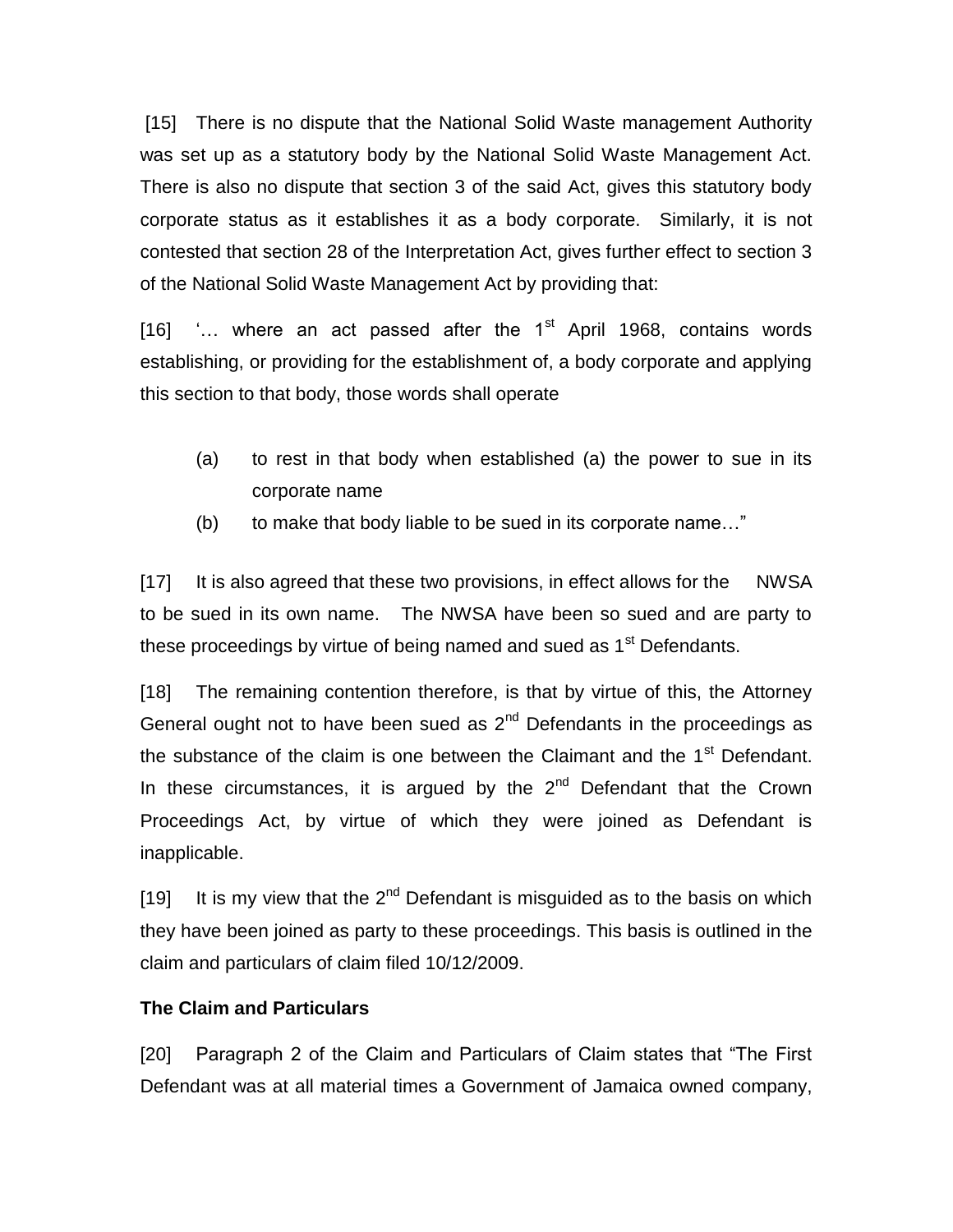incorporated under the laws of Jamaica providing services to the Government of Jamaica and was at all material times the servant and/ or agent of the Government of Jamaica in respect of whom the second Defendant is sued by virtue of the crown Proceedings Act ".

[21] Paragraph 4 further contends that "During the period November 2, 2007 to December 11, 2001, the First Defendant , as the servant and (or agent of the second Defendant, injured the Claimant's reputation and exposed him to public humiliation and suspicion of illegal activities culminating in the termination of the Claimant's employment and the Claimant being adversely affected in the job market for the foreseeable future".

[22] The Claim and particulars clearly alleges that the  $1<sup>st</sup>$  Defendant was acting as the servant or agent of the  $2<sup>nd</sup>$  Defendant. This raises the principle of vicarious liability, whether it be via the Crown Proceedings Act or at common law. The 1 $\mathrm{^{st}}$  defendant as a body corporate legally can stand in the same shoes as if it were a non- government organization. The attorney General may be sued in respect of a non government organization with body corporate status, acting as a servant or agent of any of the government departments/ministries or agencies as its Principal.

[23] It is my view that whether the principle of vicarious liability arises and or whether the Crown Proceedings Act is engaged will depend on the evidence. I do not accept that because the  $1<sup>st</sup>$  defendant is a body corporate, the Attorney General can never be joined as a Defendant, in circumstances where the body corporate is also being sued in its own name. This must turn on the facts.

[24] Paragraph 4 of the claim and particulars of claim states that " During the period November 2, 2007 to December 11, 2007, the First Defendant as the servant and or agent of the second defendant, injured the Claimant's reputation and exposed him to public humiliation and suspicion of illegal activities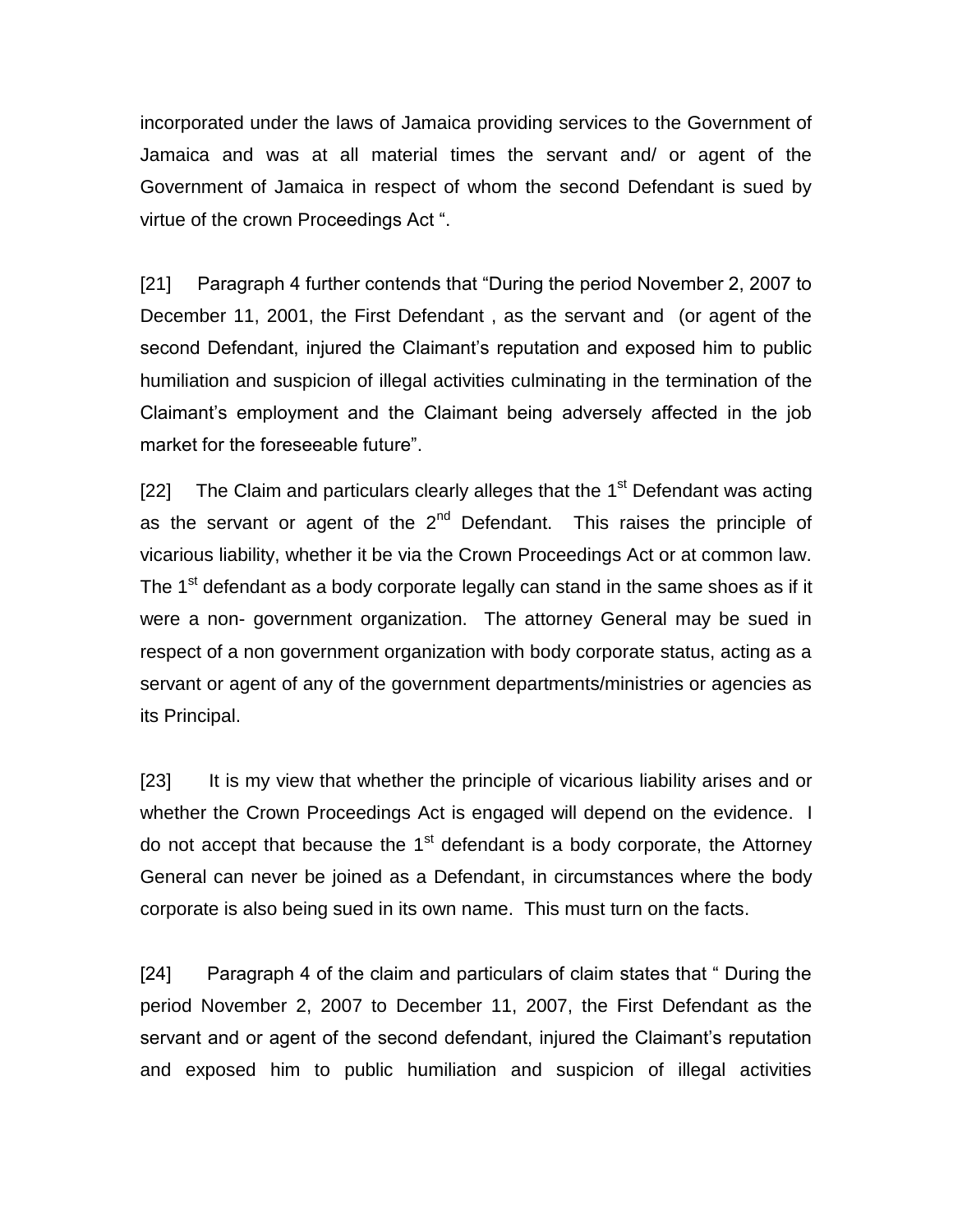culminating in the termination of the Claimant's employment and the Claimant being adversely affected in the job market for the foreseeable future".

[25] Statements of case are the formal documents by which the parties are required to concisely set out the facts on which they intend to rely. The most important function of statements of case is to enable the court and the parties to identify and define the issues in dispute. On the face of it, it appears that the claim as framed supports the joining of the  $2<sup>nd</sup>$  defendant in these proceedings. [26] However, there is no specific allegations as to the "Prime Minister's office" and its connection to the case. The Claimant's submission seems to be saying that the Attorney General was sued by virtue of the involvement of the Prime Minister's office, yet this is not specifically pleaded, nor particularised. It is important that this is addressed forthwith.

[27] Nevertheless, it is my view that there is not a wrongful joinder of the  $2^{nd}$ defendant and that the vagueness of the pleadings does not leave it totally bereft of material to support the  $2<sup>nd</sup>$  defendant being a party to these proceedings. This is especially so, in circumstances where the  $1<sup>st</sup>$  Defendant appears to be an agency of the Ministry of local government and its directors appointed by the same body.

**The 1st Defendant's Notice of Application/ Setting Aside Default Judgment on the basis of non-service and or it being entered whilst application to extend time was pending**

[28] The Claimant sues the  $1<sup>st</sup>$  and  $2<sup>nd</sup>$  Defendants to recover damages for breach of an employment contract, wrongful dismissal and injury to reputation.

[29] Pursuant to a request for default judgment filed by the claimant on 31/5/2013, a default judgment was entered on  $24/12/10$  against the 1<sup>st</sup> Defendant for failing to file its defence. Prior to this an application was filed on 14/7/2013, on its behalf, for an extension of time in filing the defence. The matter was set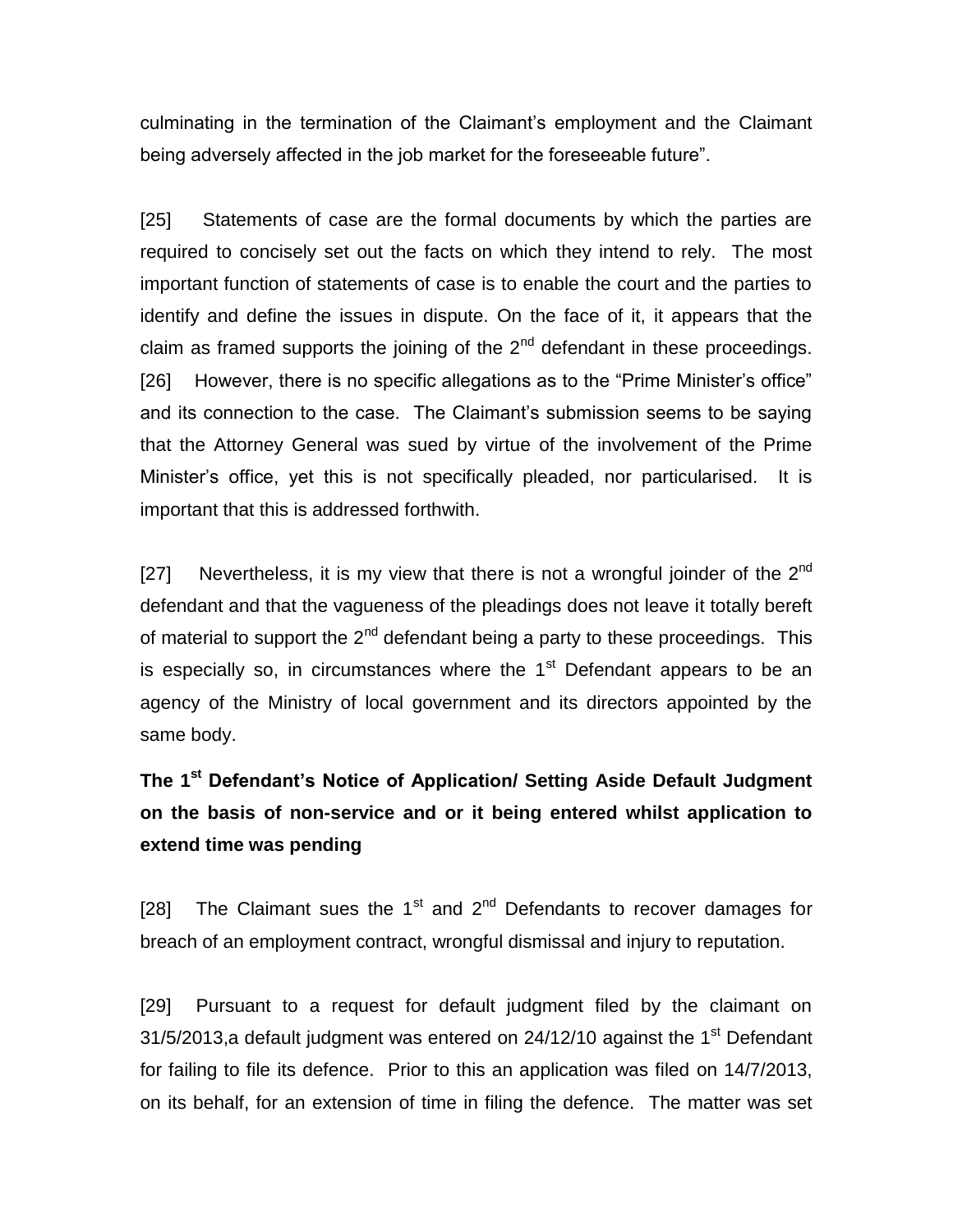for 1<sup>st</sup> hearing on the 22<sup>nd</sup> November 2010 and neither the applicant nor its representative attended; thereby causing, the learned master to strike out the application on the said date.

[30] It was subsequent to this that Default Judgment was entered. However, prior to this an application was again made on the  $24<sup>th</sup>$  November 2010, for an extension of time to file defence. This application was set to be heard on the  $21<sup>st</sup>$ February 2011. It appears that the Default Judgment was entered by the registrar, whilst the application to extend time was pending before the court. The application to set aside default judgment was filed on  $21<sup>st</sup>$  January 2011. Although this was last in time, the court believes that it will be prudent to consider it firstly as its outcome might impact on the other application.

[31] The  $1<sup>st</sup>$  Defendant contends that the Default Judgment should be set aside as it was irregularly entered. They cite two reasons for this assertion.

- (i) The Claim Form and Particulars of Claim were never served on the 1<sup>st</sup> defendant; and
- (ii) The judgment was entered while there was a pending application for extension of time to file the defence that was before the court.

## **Claim and Particulars of Claim not served on 1st Defendant**

[32] The Claim Form and Particulars were sent to the  $1<sup>st</sup>$  Defendant by way of registered post, but these were returned 3 months later to the Claimant's attorney at law as they were not collected. This is not in dispute and counsel for the claimant deponed to this fact at paragraphs 10 and 11 of his affidavit filed 19/4/2011. It is therefore established on the evidence before the court that the 1<sup>st</sup> Defendant did not receive the said documents by way of service on them by the Claimant.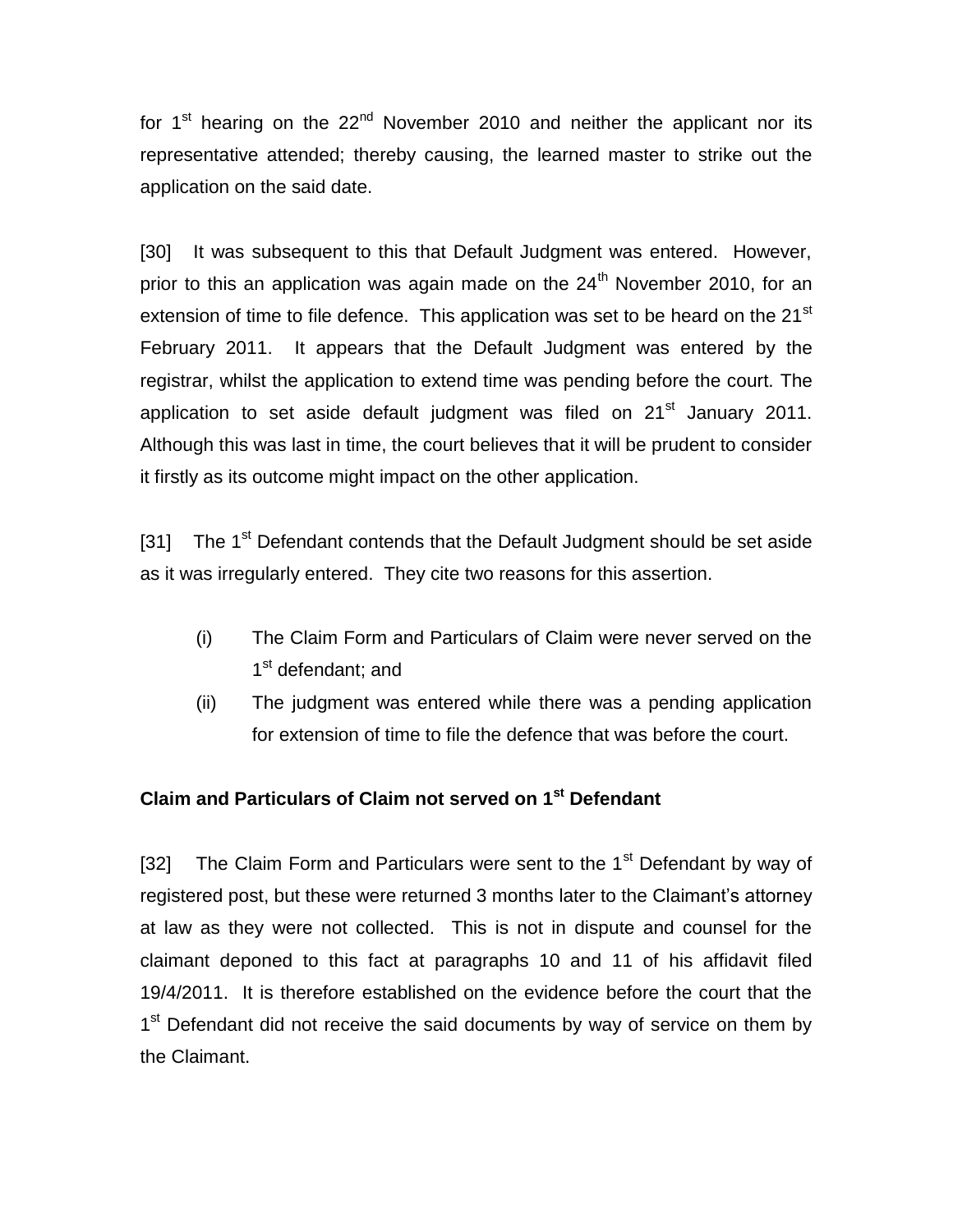[33] The deeming service provisions of the Civil Procedure Rules, gives rise to a presumption of service, where a claim form has been served within the jurisdiction by prepaid registered post. It deems service 21 days after the date of posting. As with almost all, if not all, presumptions, it is rebuttable by evidence showing otherwise – Rule 5.19 CPR 2002.

[34] It must be noted that the claim was filed 10/12/09. At the time for request for Default Judgment, which was 31/5/2010, the Claimant would have known that this claim form had not been served, as it was some 3 months after posting, that there was a 'return' indicating that it had not been collected. The Claim Form was sent by post 16<sup>th</sup> December 2009. (see JSM1 and JSM 2 of affidavit of Jeffrey Mordecai filed 19<sup>th</sup> April 2011).

[35] However, it must also be noted that an acknowledgement of service had been filed on behalf of the  $1<sup>st</sup>$  defendant by the Director of State Proceedings (DSP). As such on the face of it, the Claimant would, in my view, be entitled to come to the conclusion that the  $1<sup>st</sup>$  Defendant had waived the issue of service and had succumbed to the jurisdiction of the Court. This is particularly so, when the affidavit evidence indicates that the particulars of claim and claim form were also served on the  $2^{nd}$  Defendant and that the Director of State Proceedings acted on behalf of the  $1<sup>st</sup>$  and  $2<sup>nd</sup>$  Defendants.

[36] In addition the  $1<sup>st</sup>$  Defendant's legal officer and attorneys from the DSP were present at a hearing on  $17<sup>th</sup>$  June 2010 for an application to enter judgment against the  $2<sup>nd</sup>$  Defendant. There was no indication that the 1<sup>st</sup> Defendant had any issue with the DSP having filed an acknowledgement of service on its behalf and no attempt was made to raise an issue as to any non-service.

[37] It was therefore clearly reasonable for the Claimant to conclude that

(1) the claim form and particulars served on the  $2<sup>nd</sup>$  Defendant had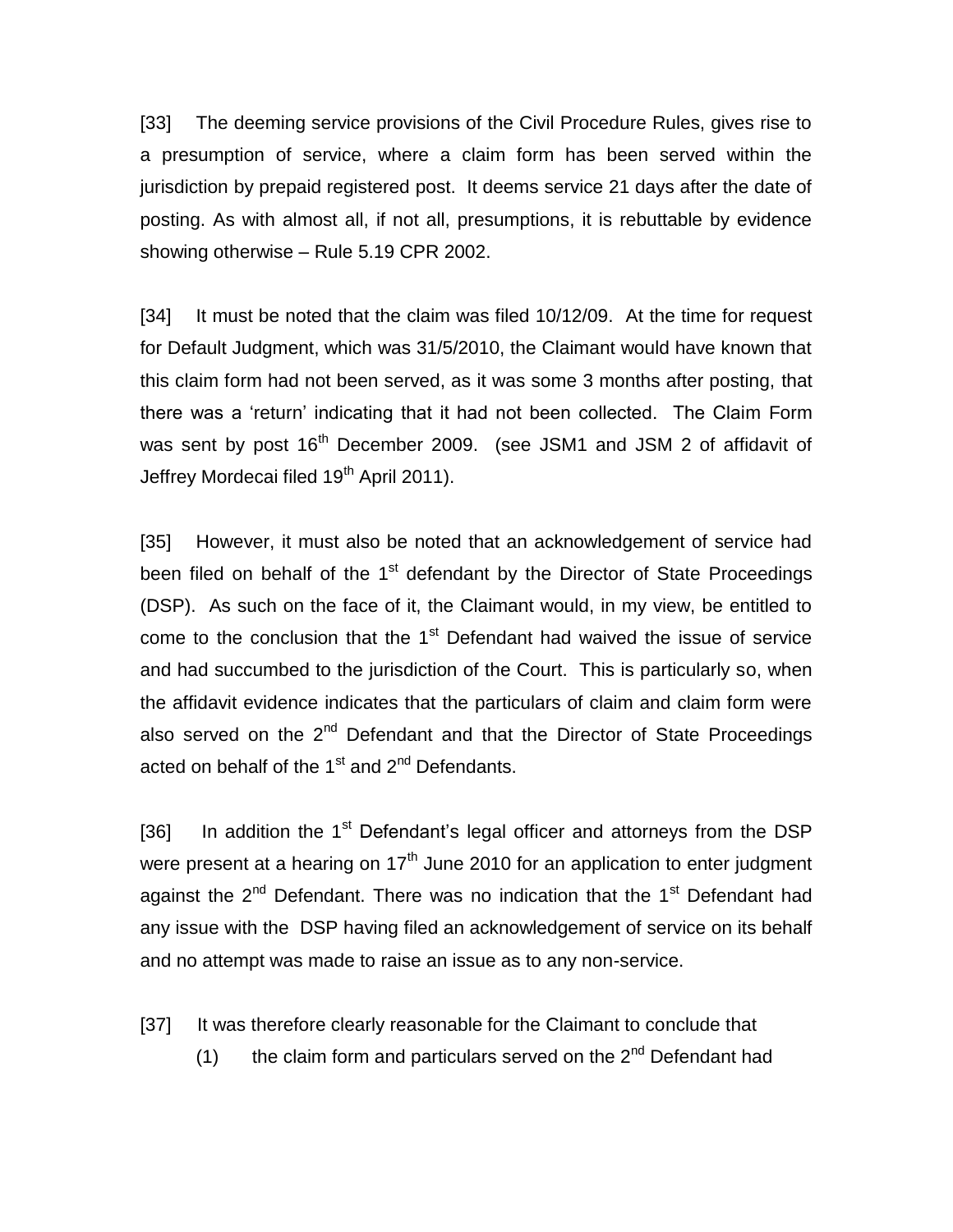been accepted by the  $1<sup>st</sup>$  Defendant as good service upon it or that it had waived its right to service; and or

(2) the acknowledgement of service by the  $1<sup>st</sup>$  Defendant indicated, just what it said "acknowledgement of service", that service had been effected or waived and that the  $1<sup>st</sup>$  Defendant was not contesting the issue of service.

[38] This would therefore, take the matter to the next stage in the proceedings, which is the filing of the defence. It is not in dispute that the 1<sup>st</sup> Defendant had not filed a defence. As service had been acknowledged, upon his request for Default judgment, the Claimant was not required to prove service, only that a defence had not been filed. Therefore, although the contrary is shown, that is that the service by registered post was not effected, the action of filing an acknowledgement of service supersedes this and in effect amounts to a waiver or a subjection to the jurisdiction of the Court.

[39] At paragraph 27 of the  $1<sup>st</sup>$  Defendant's submissions, counsel asserts that "The Director of State Proceedings is the Attorney at law who represents the Attorney General. Apart from this role, the Director of State Proceedings can be retained by statutory bodies and government companies to act on their behalf in a normal attorney client relationship. To do so however, the Director of State Proceedings can be retained like any other attorney at law in order to obtain the actual authority to act on behalf of such a body. Moreover no general retainer exists and therefore a different retainer is required for each matter."

[40] It is therefore the  $1<sup>st</sup>$  Defendant's contention that the Director of State Proceedings had not yet been retained and therefore the acknowledgement of service filed on their behalf by the Director of State Proceedings was done in error.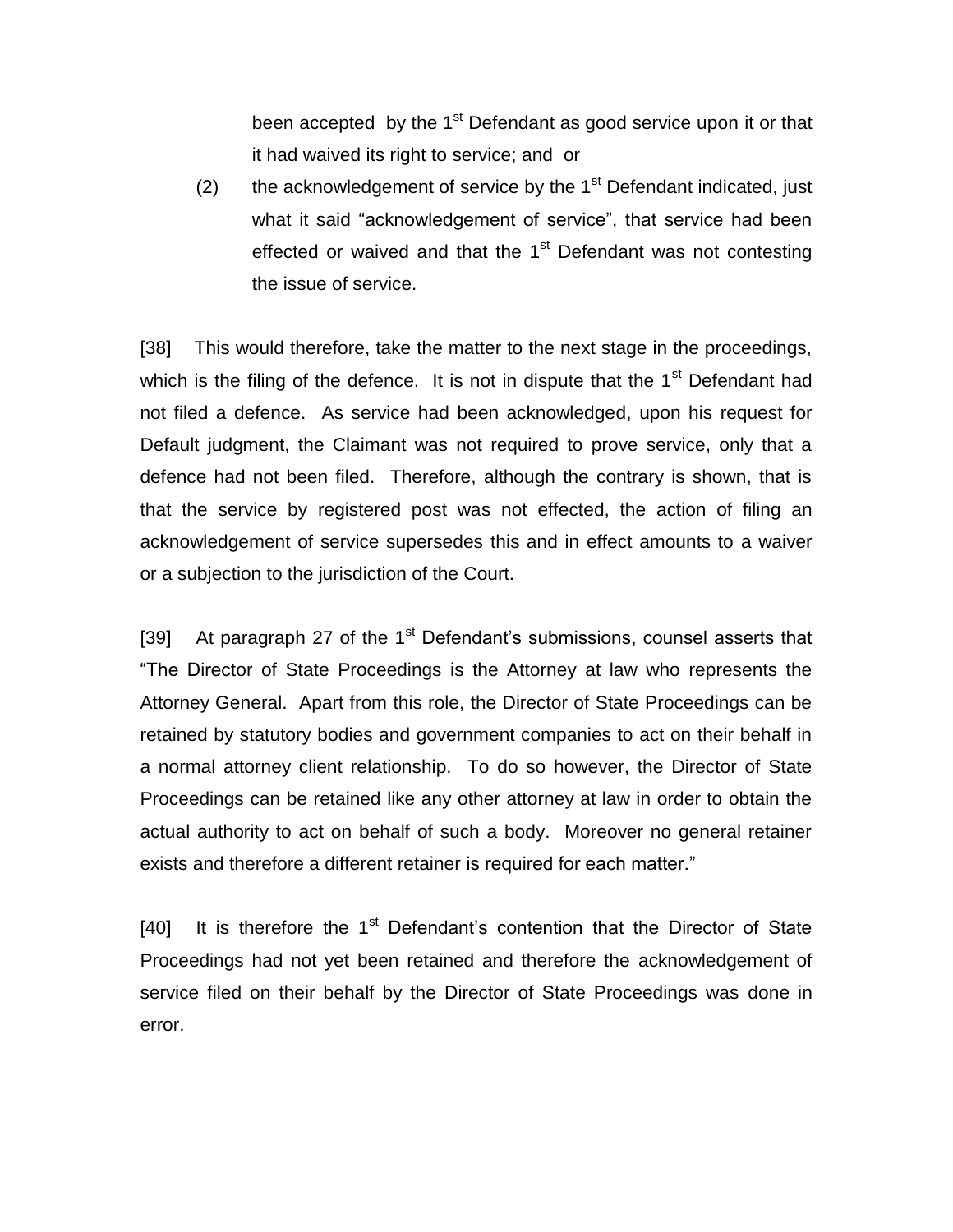[41] The Affidavit of Garcia Kelly filed July 14, 2010 and a letter annexed, "GK1" gives a useful insight into the workings of the Attorney General's chambers, and its attorneys, the Director of State Proceedings, in dealing with claims against statutory bodies, including the  $1<sup>st</sup>$  Defendant. This letter addressed to the  $1<sup>st</sup>$  Defendant indicated that the claim form and particulars were received and a copy was attached to the said letter. Paragraph 2 is instructive and states "kindly cause an investigation to be carried out and forward to our office to complete instructions regarding the captioned on or before February 19, 2010".

[42] It is my view that the Director of State Proceedings is somewhat disingenuous when it asserts in its submissions that 'the acknowledgement of service was filed in error on behalf of the  $1<sup>st</sup>$  Defendant as at all material time, the 1<sup>st</sup> Defendant had not yet retained the Director of State Proceedings and that letters to the  $1<sup>st</sup>$  Defendant seeking instructions do not amount to a retainer. What was being done was a request for the  $1<sup>st</sup>$  Defendant to instruct the Director of State Proceedings to Act on its behalf."

[43] The evidence clearly shows that there was no issue as to retainer. It is the usual practice for the DSP to act for these bodies and upon receiving the claim and particulars, it did as it usually does, it started the machinery for representation. The letter clearly speaks to getting instructions as to the truth or otherwise of the claim and not as to whether they are or would be "retained".

[47] A further letter of May 19, 2010, to the 1<sup>st</sup> Defendant ("GK 2"), is also instructive. It was a follow up letter, seeking a response to the request for instruction, (these instructions being the outcome of investigations which they had been directed to undertake in the letter of February 2, 2010), advising that the Claimants' attorney at law had indicated an intention to apply for default judgment.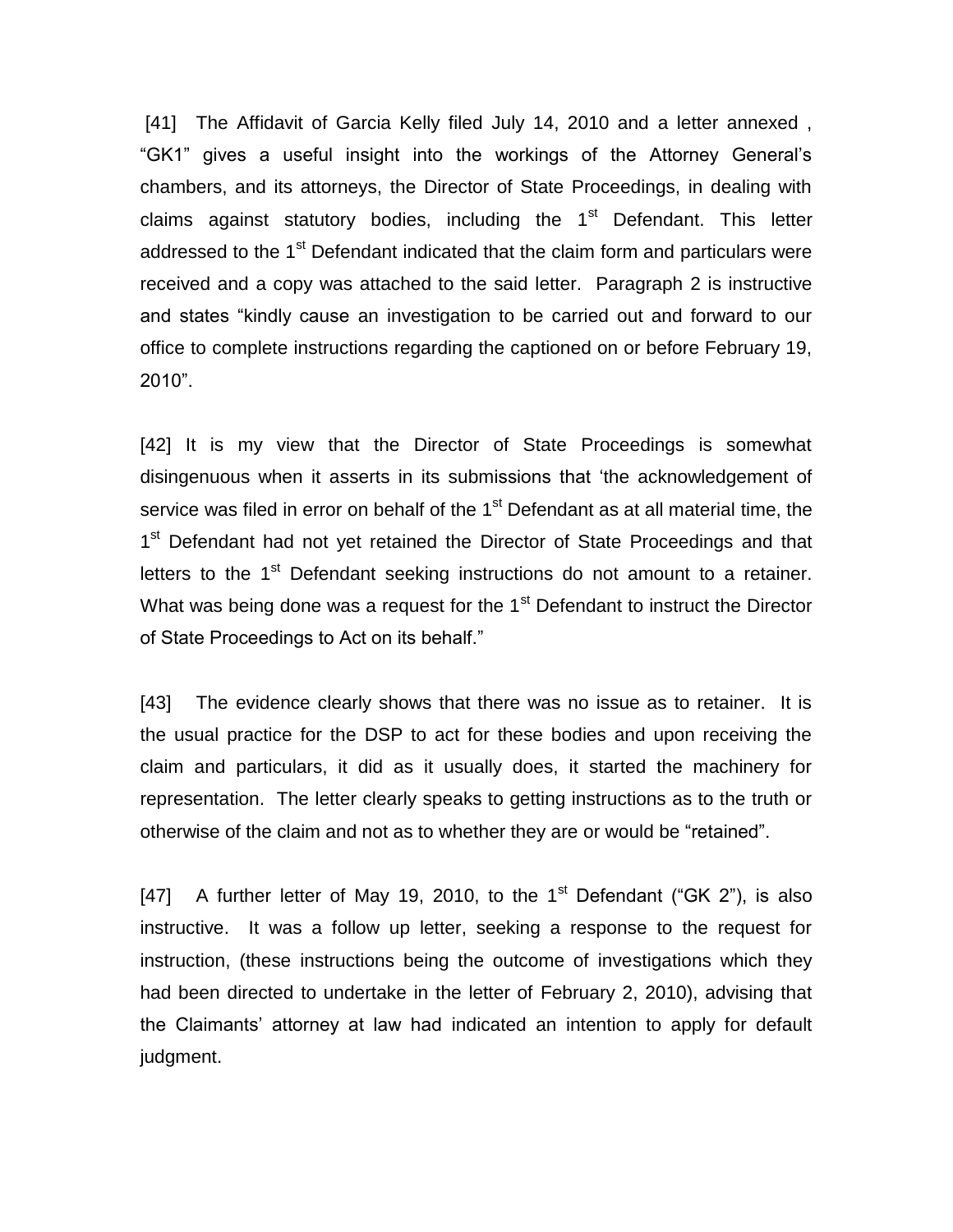[48] The final paragraph clearly indicates that the DSP were acting on behalf of the 1<sup>st</sup> Defendant in the usual customary way  $-$  It states, "we are imploring you to respond immediately so that we can prepare a defence and seek the leave of the court to file it out of time". The information was required for preparation of the Defence and not to confirm retainer. The course of correspondence clearly shows that there was no requirement to request or confirm a retainer. It was a given that the DSP would act on its behalf and so they did.

[49] This said affidavit, states that the explanation given to the court at the hearing of June 17, 2010" for failure of the 2<sup>nd</sup> Defendant to file its defence in time accounts for the  $1<sup>st</sup>$  Defendant's failure to file its defence in time". What were these reasons?

[50] At paragraph 7, he states that the reasons given was that "the delay in filing a defence was due to the fact that the position of legal counsel at the National Solid Waste Management Authority had been vacant for a number of months and in these circumstances **we were experiencing difficulty obtaining the requisite instructions to file a defence.** The court was also informed that the position was only recently occupied prior to the hearing of the Claimant's application.

[51] In other words, the difficulty in getting instructions for the  $2^{nd}$  Defendant was the same difficulty in relation to getting instructions to file a defence for the  $1<sup>st</sup>$ Defendants. In fact, Mr. Kelly at paragraph 10 continues this. " The instructions required have now been received and having reviewed them, I do verily believe that the 1<sup>st</sup> Defendant has a real prospect of successfully defending this claim". Herein lies the admission that the instructions sought were not as to whether they were retained or not, but one in relation to the allegations, for the purpose of putting forward and filing the 1<sup>st</sup> Defendant's Defence.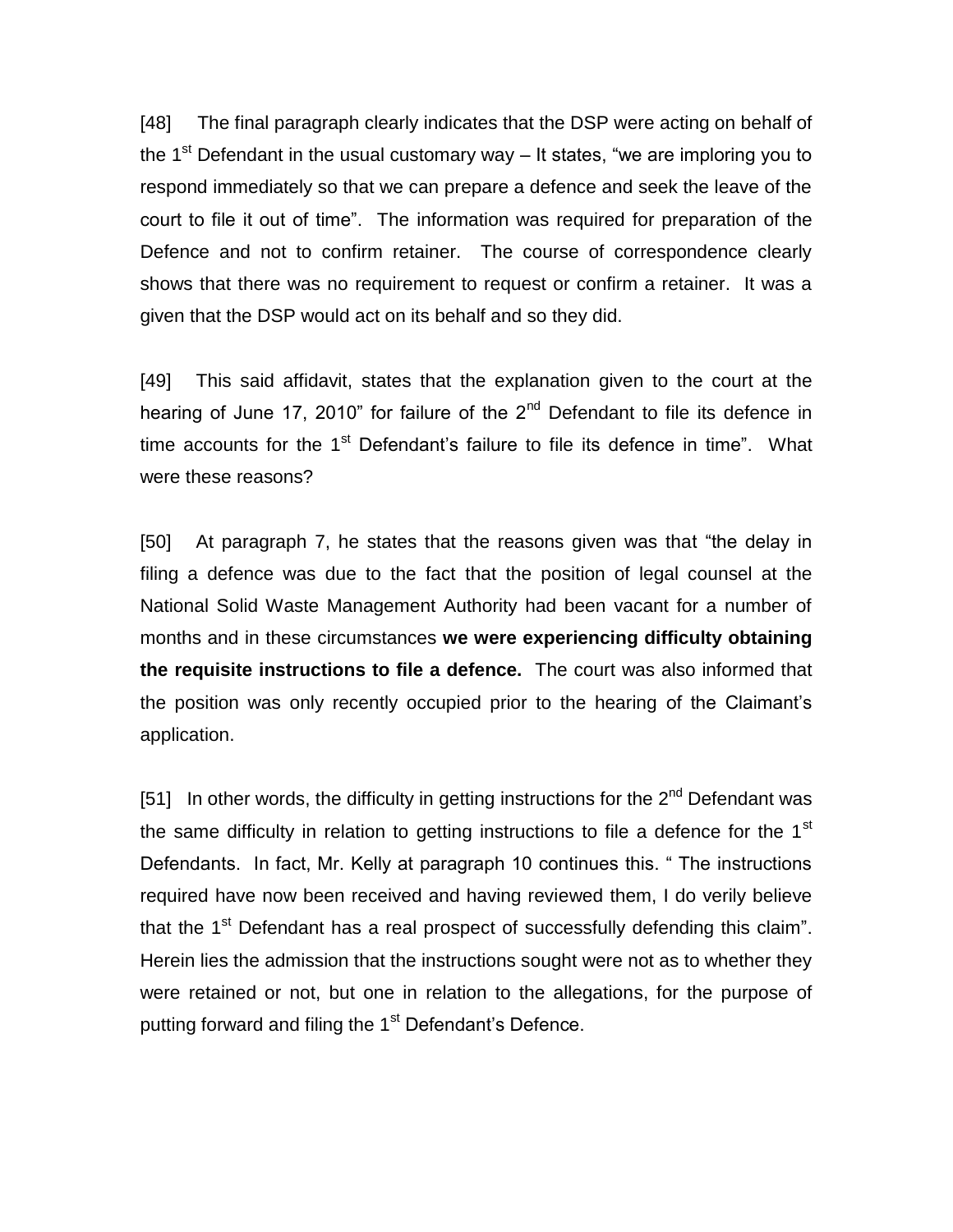[52] It is usual for a Default Judgment to be set aside where the court is satisfied that the Defendant had not been served with a claim form and particulars, as in these circumstances, where the Default Judgment is deemed to have been irregularly obtained. However, in circumstances where an acknowledgement of service has been filed, and there is no application disputing jurisdiction, nor does the acknowledgment of service indicates this, the issue of non-service is deemed to have been waived and the 1<sup>st</sup> defendant would have subjected himself to the jurisdiction of the court.

[53] However, of course if the Defendant could show that indeed there had been a genuine error and the attorney's so filing had no instructions to file on their behalf, then there would on the face of it, be no waiver of service and no subjection to the jurisdiction of the court.

[54] However, in the circumstances of this case, I do not accept that the Director of State Proceedings had no authority to act on behalf of the 1<sup>st</sup> Defendant. It is my view that they proceeded as they normally would do, and the issue as to whether they were "retain" at the time of filing an acknowledgement of service has only now come about because, a default judgment has been entered and the easier way of setting this aside, is to show that it was irregularly obtained.

[55] I do not believe that the DSP had not been properly retained. The course of conduct indicates that the DSP assumes representation for the 1<sup>st</sup> Defendant in issues of litigation. If it is that this retainer was to cease, or that there was to be a departure there from, I would expect that this would be clearly indicated to the DSP. In fact if the DSP was retained on a case by case basis, they should have in their possession documents to support this and these they have not produced. It would be surprising that a retainer could be on a "case by case" basis and there is no paper work, indicating, when it is that they are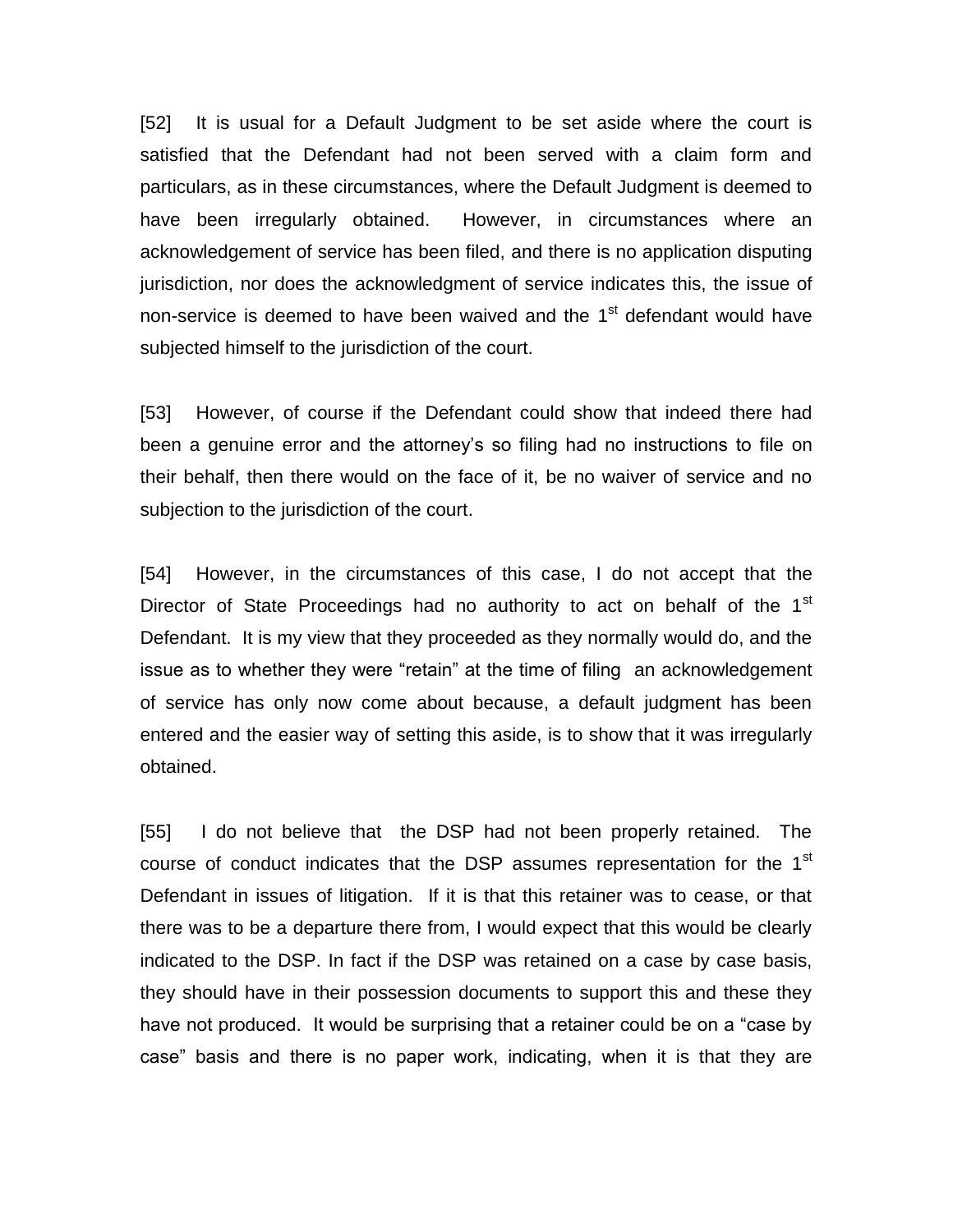retained. For the reasons given, I have declined to set aside the default judgment for non-service.

## **The Judgment was entered while there was a pending application for extension of time file the defence that was before the court.**

[56] In Workers Savings & Loan Bank Ltd v Winston McKenzie and Benrose Co & Bentley Rose, the court considered the former rules in relation to the date of a default judgment. The Judicature Civil Procedure Law, code 451 provides that :

**"In all cases not within the last preceding section, the entry of judgment shall be dated as of the day on which the application is made to the Registrar to enter the same and the judgment shall take effect from that date."**

[57] It was held that the Default Judgment had been duty filed and therefore leave could not be sought for extension of time to file defence – i.e. leave to file defence cannot be granted when judgment in default of defence was already filed.

[58] So once papers filed for a judgment in default of defence, notwithstanding the fact the Registrar had not formally entered the judgment, the application being brought by a Defendant who is in default of defence should be an application to set aside judgment. At this time an application for leave to file the defence out of time should not be entertained.

[59] **Tiffany Chen Sue v G.B. James Heavy Equipment v Gladstone James Suit No Cl C122 of 1999 Heard 26 Nov to December 2001** endorses this position and decided that by virtue of section 451 of the Judicature (Civil Procedure ode) have (and endorsed by Workers Savings & Loan Banks Ltd v Winston McKenzie and Ors SCCA 2/96 and 3/96 delivered December 3, 1996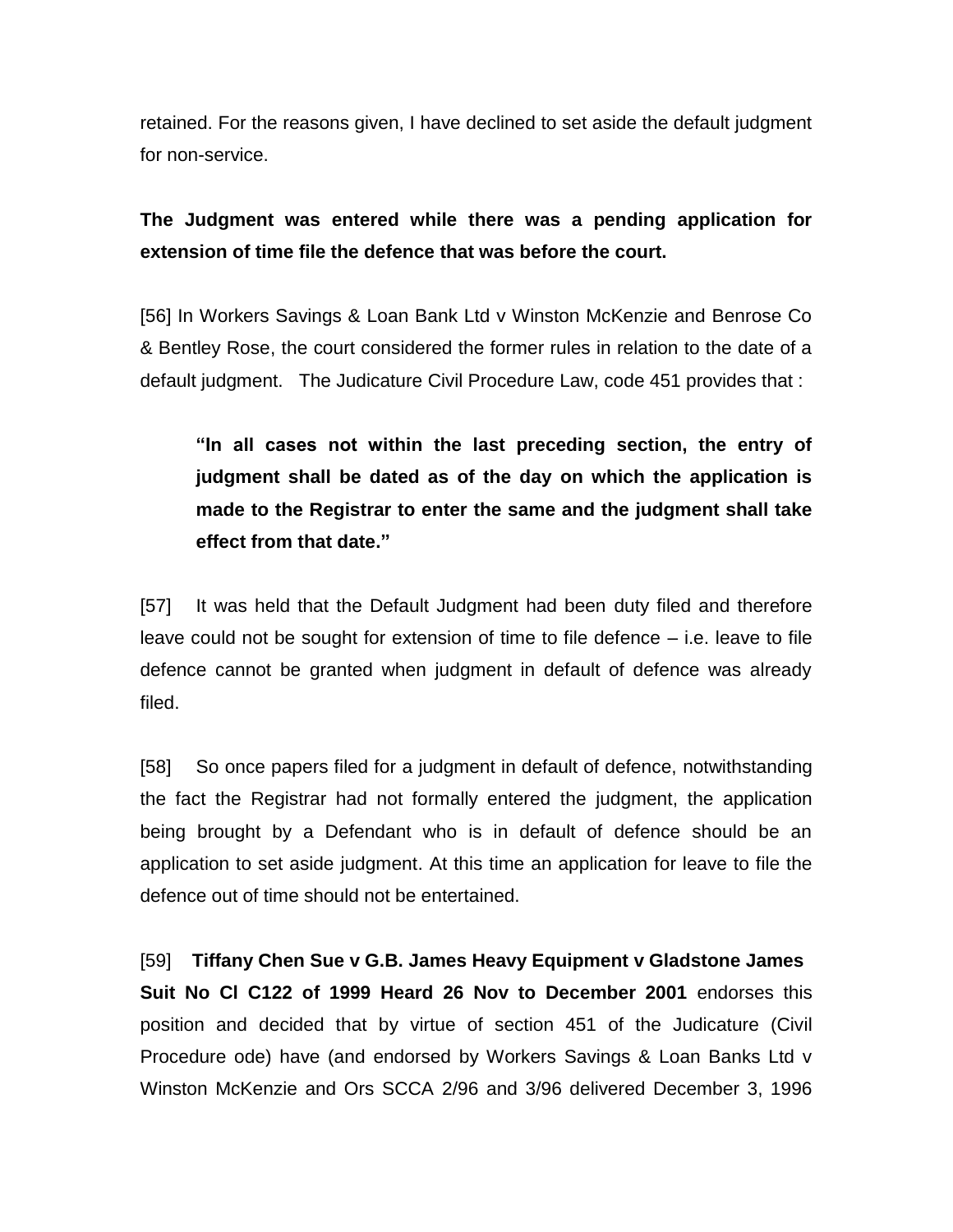the entry of judgment would be dated as of the day on which the application is made to the Registrar to enter the same and the judgment would take effect from that date.

[60] It is my view, the Workers Savings and Loan Bank and Tiffany Chen Sue's cases (ibid) are distinguishable from the one before this court. Unfortunately, the 1<sup>st</sup> Defendant did not submit nor cite legal authorities in respect of this aspect of the application. He also did not assist with a consideration of the Workers and Loan Bank case cited by the Claimant, nor sought in any way to distinguish it from the one before the court. Consequently, the Court was unassisted in this regard.

[61] Firstly in relation to obtaining a default judgment against a party as a result of that party's failure to file a defence, section 247 of the Judicature (Civil procedure Code) Law states:

> **"247. If the plaintiff's Claim is, as against any Defendant, for unliquidated damages only, and that Defendant does not, within the time allowed for that purpose, deliver a defence, the plaintiff may enter interlocutory judgment against him for damages be assessed and costs, and proceed with the action against the other Defendants if any."**

[62] Whereas by Rule 12.5 of the current rules (the CPR) – speaks of the Registry "entering" judgment. In fact 12.4 (conditions to be satisfied – judgment for failure to file acknowledgement of service and 12.5 (conditions to be satisfiedjudgment for failure to defend) provide for the registry to "enter" judgment at the request of the Claimant if certain conditions are satisfied.

[63] Additionally code 451, specifically declare that "451…the entry of judgment shall be dated as if the on day which the application is made to the Registrar to enter the same, and the judgment shall take effect from that date".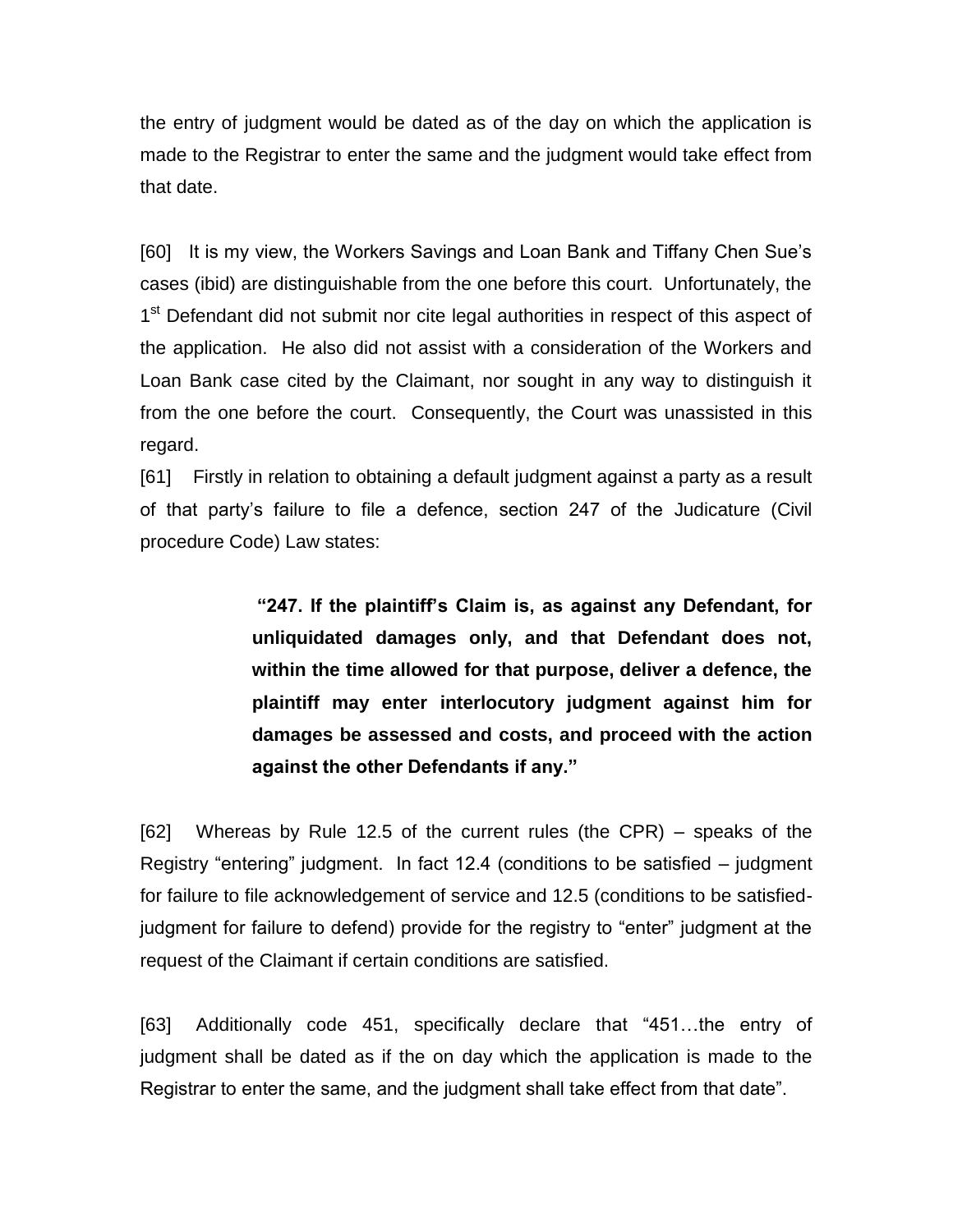There is no such specific provision in the CPR.

[64] In my view the Workers Savings and Loan Bank case applies to applications under the old regime. It is a case which supports the proposition of section 451 of the former rules, that a Claimant who files all the required and correct documents for a default judgment would, without more, have default judgment entered by the Registrar and this would take effect from the date of filing.

[65] In the case of **Issa v Jamaica Observer Ltd.** HCV 0765/2005 Sykes J said at paragraph 108 **" The issue is whether the Registrar could have properly entered judgment at the time she did when there was in fact an application to extend time within which to file a defence. The answer is that the Registrar ought not to have entered judgment because this application was pending. This is what makes the judgment irregular and must be set aside.**

[66] It is to be noted that in the Issa case, the procedural history indicates (i) on April 6, 2005 an acknowledgement of service was filed by all Defendants (ii) No defence was filed and the Claimant applied for judgment in default of defence on May 10, 2005 (iii) by application dated June 16, 2005 by an application was made for the Default Judgment against 1<sup>st</sup> Defendant to be set aside and that the Defendants be granted permission to file and serve their defence within 14 days of the date of the order.

[67] Although the application to enter default judgment was made on June 16, 2005, Sykes J was of the view that the application to set aside default judgment by the first Defendant was a misapprehension "because a judgment was not entered against any defendant until much later, namely, October 19, 2005." It therefore follows that for Sykes J, the filing of the application for judgment and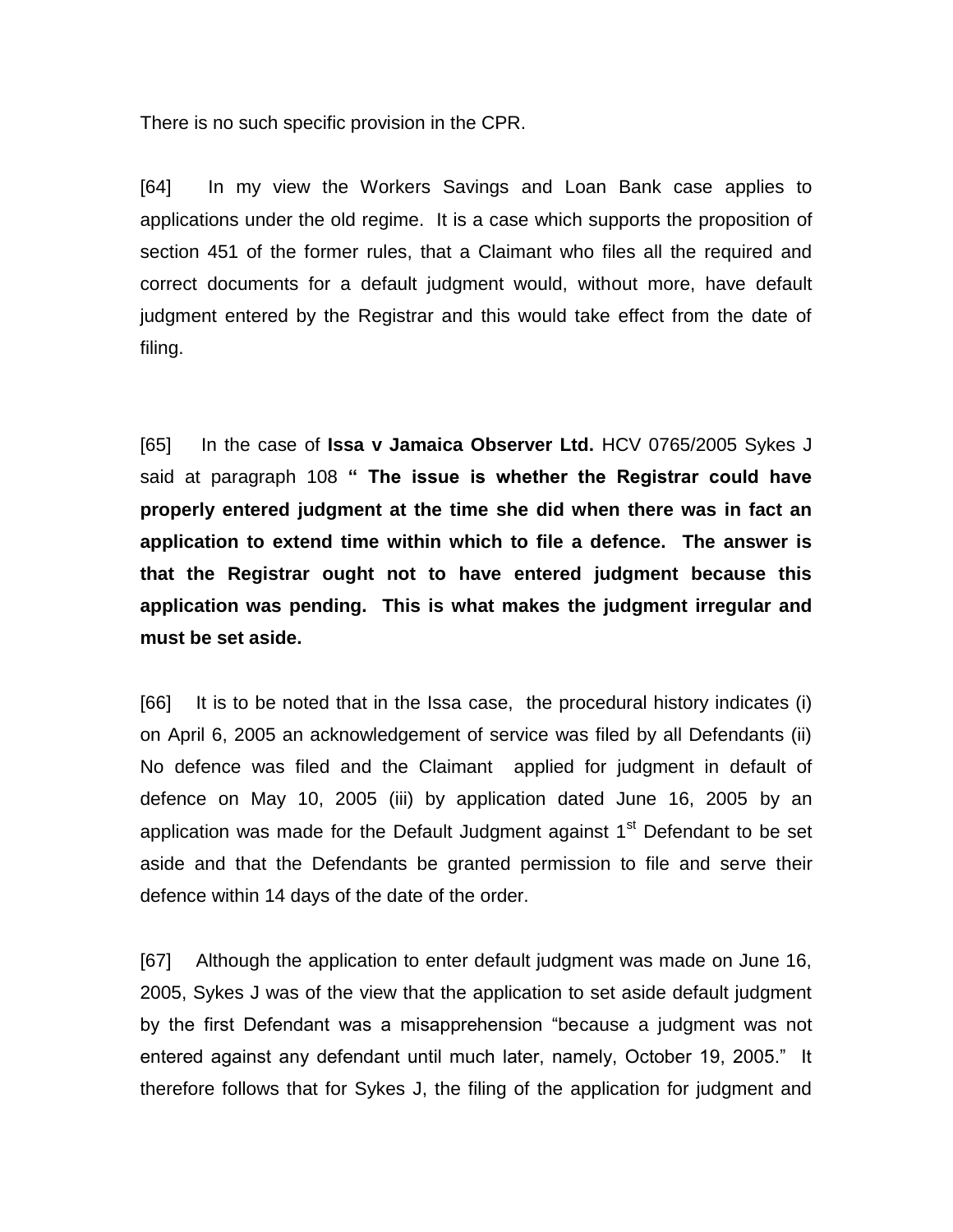the date of entry of judgment are too distinct and separate things. One is not necessarily the same as the other. In other words the default judgment is not entered upon an application being made, but upon when it was actually entered. Prior to this it is pending, and any application to extend time before it is actually entered is captured within the ambit of Rule 12.5 (e) of the CPR.

[68] Rule 12.5 governs the conditions that must be satisfied before the judgment for failure to defend can be entered. It states as follows:

# **The Registry must enter judgment at the request of the Claimant against a defendant for failure to defend if**

- (a) **the Claimant proves service of the Claim form and particulars of claim on the defendant; or**
- **(b) an acknowledgement of service has been filed by the defendant against whom judgment is sought and**
- **(c) The period for filing a defence and any extension agreed by the parties ordered by the court has expired**
- **(d) …………**
- **(e) there is no pending application for an extension of time to file the defence**

[69] I do find that there is some merit in this aspect of the  $1<sup>st</sup>$  Defendants application. The 1<sup>st</sup> Defendant contends that "Rule 12.5 of the Civil Procedure Rules states that the registry must enter judgment where there is no pending application for an extension of time to file the defence. The converse is therefore true. i.e. where there is a pending application to file a defence out of time, then the default judgment cannot be entered and if entered is invalid.

[70] I agree with Counsel for the first defendant that Rule 10.3 (9) provides that the defendant may apply for an order extending the time for filing a defence. It does not say that the application cannot be made after a request for judgment has been filed. Moreover, nowhere in the Rules does it state that a Judge cannot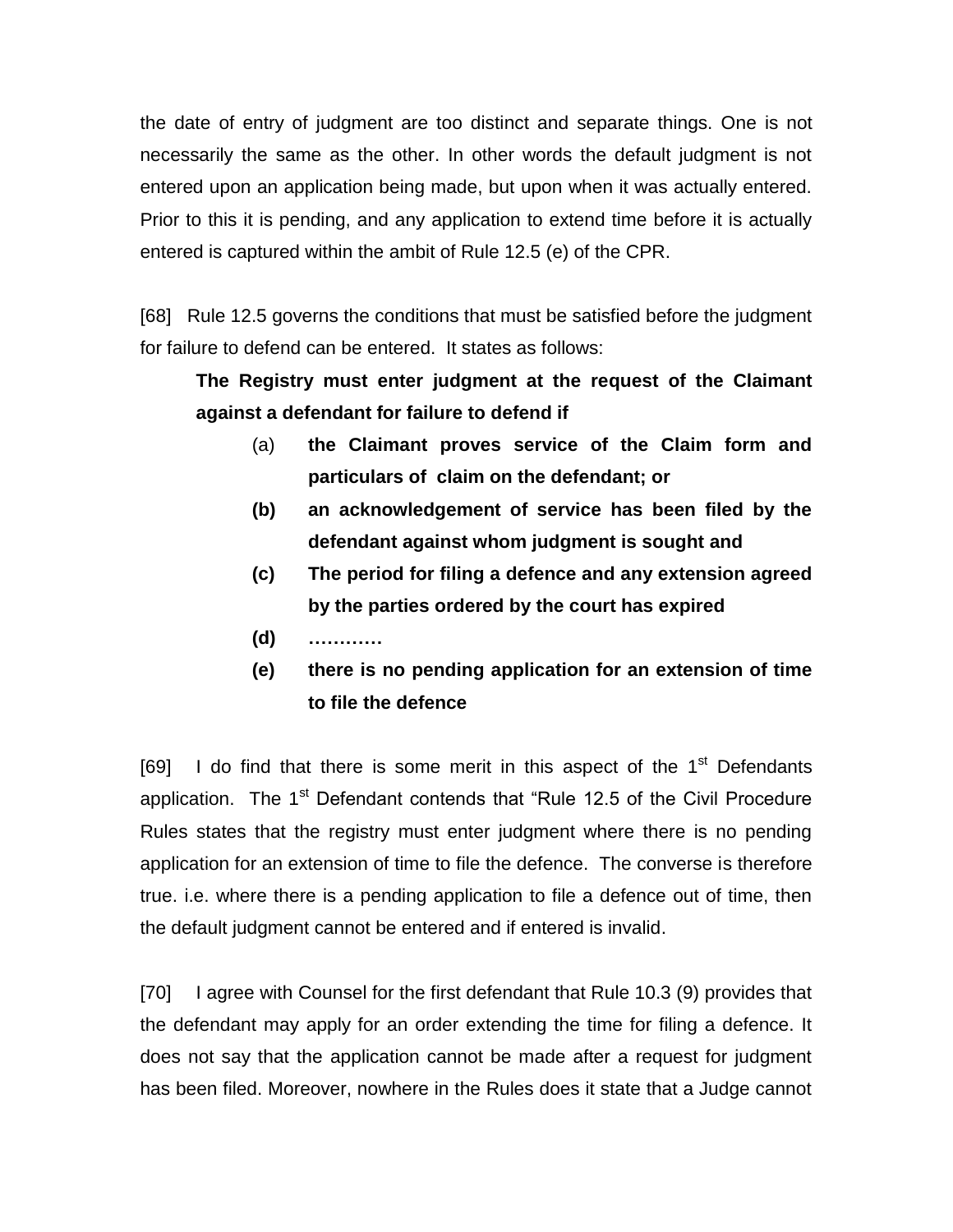grant an application for extension of time after a request for judgment has been filed. Rule 24 (c) states that the court may extend or shorten the time for compliance with any rule, practice direction, under a direction of the court, even if the application for an extension is made after the "time for compliance has passed".

[71] There was indeed a pending application before the court for an extension of time to file the defence. In these circumstances, no default judgment ought to have been entered prior to the determination of the application; and makes any such entry irregular. Accordingly, the Default Judgment was irregularly obtained.

[72] The Default Judgment is accordingly set aside under 13.2 (1) (b), without a need to consider the application under rule 13.3 and therefore without a consideration of the merits of the defence and or whether it has a reasonable prospect of success.

[73] There are two applications before the court. The first application was for an extension of time to file the defence. This application in my view, would be automatically revived or due for the court's consideration, if it is held, as I have found, that the judgment entered in default was irregular and therefore in the circumstances of this case, should be set aside.

[74] In these circumstances the application for extension of time to file defence is properly before the court for consideration.

#### **The Application for Extension of time to file defence**

[75] On November 26, 2010, the Director of State Proceedings, pursuant to CPR rule 10.3(9), filed its  $2^{nd}$  application, requesting that the 1<sup>st</sup> Defendant be given an extension of time to file its' defence.

#### **The Delay**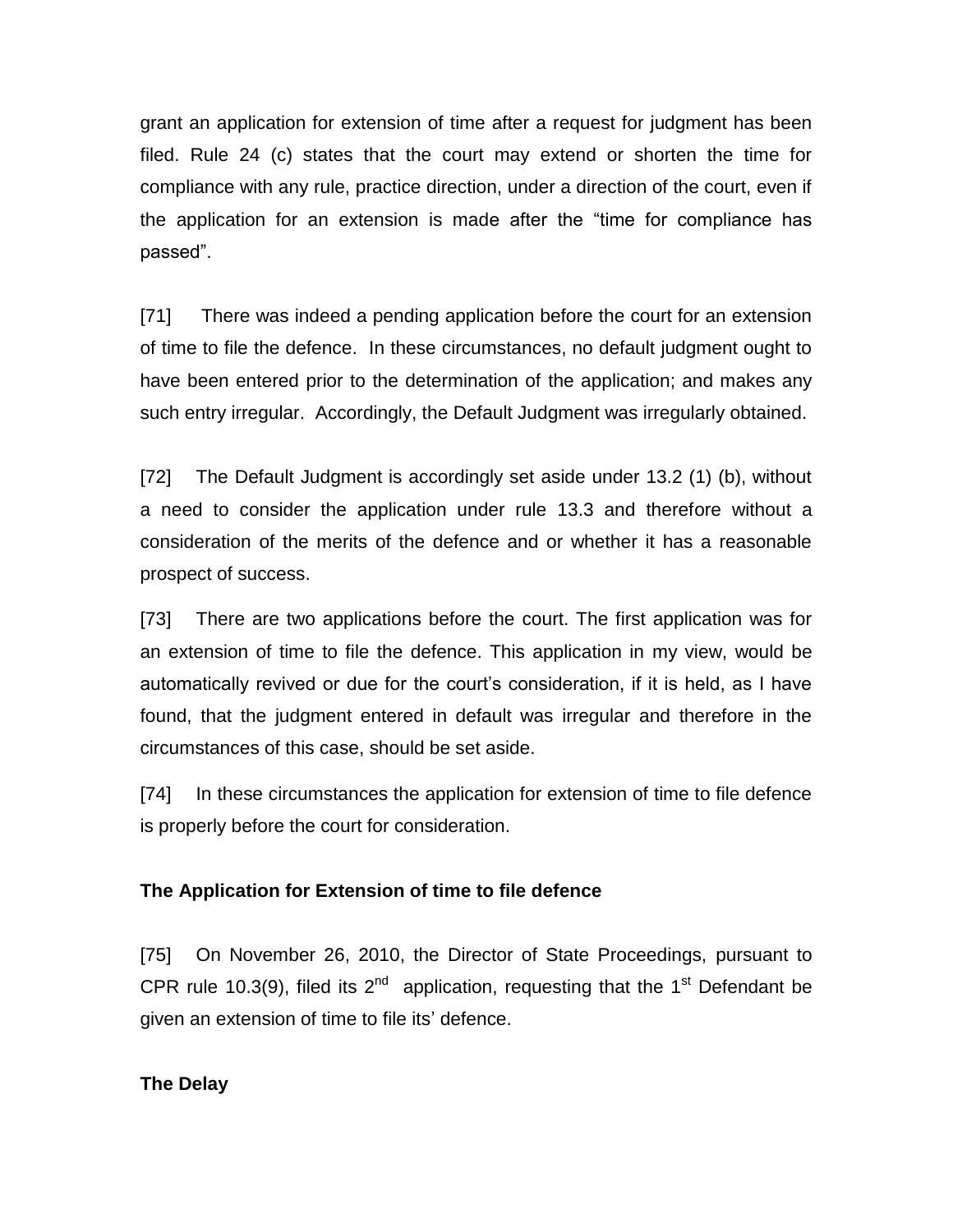[76] The Claim Form and Particulars of Claim were served on the Director of State Proceedings on the 16<sup>th</sup> of December 2009. An Acknowledgement of Service was filed on behalf of both Defendants on January 19, 2010.

[77] Instructions were sought from the 1<sup>st</sup> Defendant by a letter of  $2^{nd}$  February 2010. The Defence is required to be filed within 42 days of service. This would require filing of the defence by around the  $30<sup>th</sup>$  January 2010. Yet no effort was made to even seek instructions until January 19, 2010.

[78] Having received no response a second request was not sent again until May 19, 2010. This is some 3  $\frac{1}{2}$  months after the 1<sup>st</sup> request and some 4 months after the time to file the defence had expired.

[79] This chronology shows that the tardiness of the  $1<sup>st</sup>$  Defendant's attorney, compounded the history of delay. The  $1<sup>st</sup>$  Defendant's failure to respond with any promptness has clearly extended the delay and aggravated the  $1<sup>st</sup>$  Defendant's already precarious position. Fortunately, for the  $1<sup>st</sup>$  Defendant, case law has reminded judges time and time again that the issue of delay is only one of the factors to consider in matters of this nature.

[80] In the Uk case of **Commissioner of Customs and Excise v Eastwood case Homes Ltd. & Ors – [All England Official Transcripts (1997 – 2008) (delivered 18/1/2000)** Lightman J at paragraphs 8 and 9 had this to say.

[81] **"The position however, it seems to me, has been fundamentally changed, in this regard as it had in so many areas, by the new rules laid down in the CPR which are a new procedural code. The overriding objective of the new rule is now set out in Part 1, namely to enable the court to deal with cases justly and there are set out there after a series of factors which are to be borne in mind in construing the rules and exercising any power given by the rules. It seems to me that it is no longer**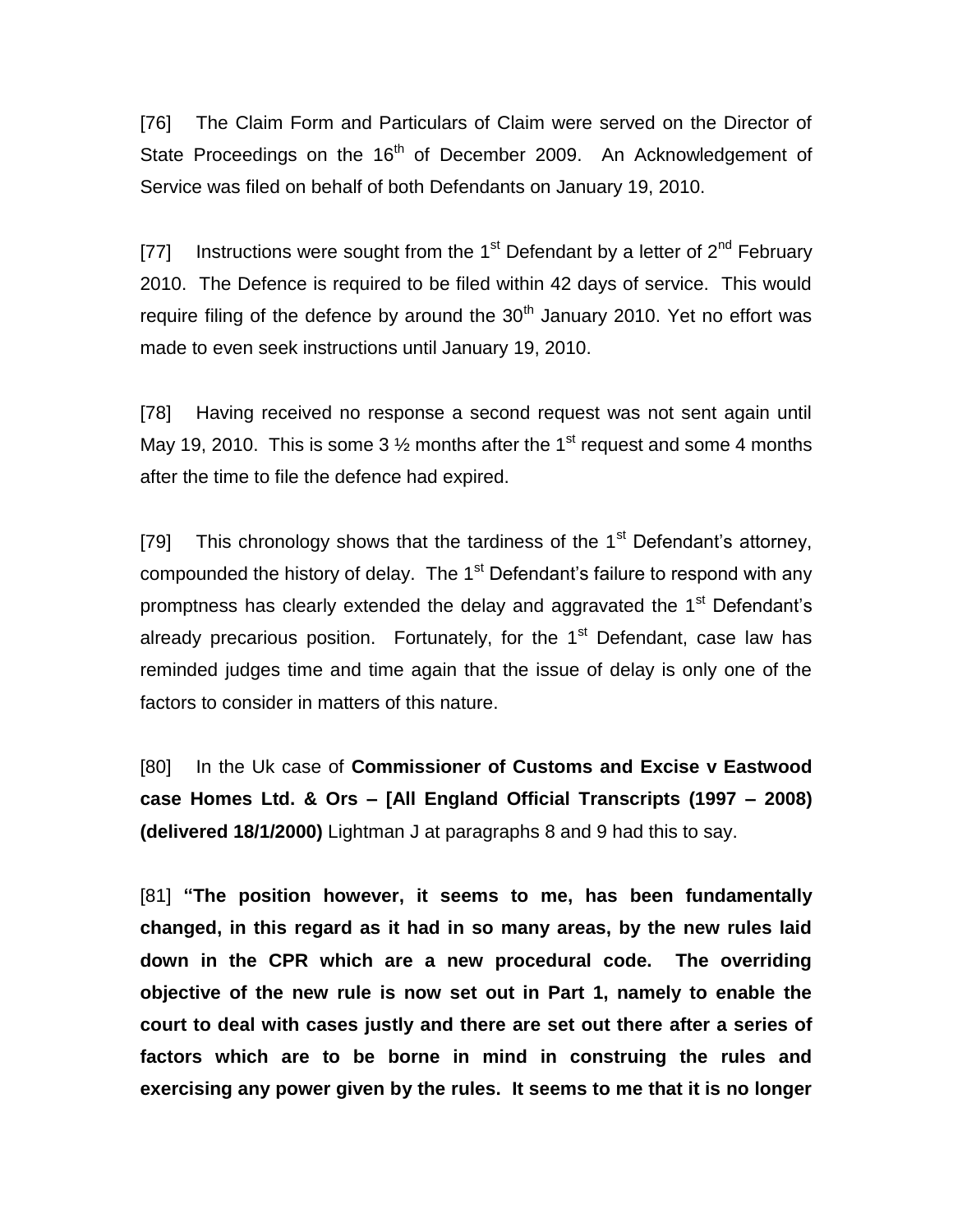**sufficient to apply some rigid formula in deciding whether an extension is to be granted. The position today is that each application must be viewed by reference to the criteria of justice and in applying that criterion there are a number of other factors (some specified in the rules and some not) which must be taken into account, In particular, regard must be given, firstly, to the length of the delay; thirdly the prejudice occasioned by the delay to the other party; fourthly the merits of the appeal; fifthly, the effect of the delay on public administration; sixthly the importance of compliance with time limits, bearing in mind that they are there to be observed; seventhly, (in particular when prejudice is alleged) the resources of the parties.**

[82] **I am in no ways setting out all the relevant factors, but all the factors I have set out appear to me to be relevant and require to be taken into account in deciding what justice requires in the particular application. I should add that the existence of this broad approach, which decides the case by reference to justice, is not to be treated as a passport to the parties to ignore time limits because, as I say, one of the important features in deciding what justice requires is to bear in mind that time limits are there to be observed and that justice requires us to bear in mind that time limits are there to be observed and that justice may be seriously defeated if there is any laxity in that regard."**

#### **Explanation for the Delay in Filing a Defence**

[83] The first defendant relies on affidavits of Garcia Kelly, Herrington Mcdermott and Charlene Atkinson in support of its application. Having received the claim and particulars of claim since 16/12/09, it was not until 2/2/10 that instructions were sought from the first defendant. The history is reiterated here for the purpose of the consideration of this aspect of the application.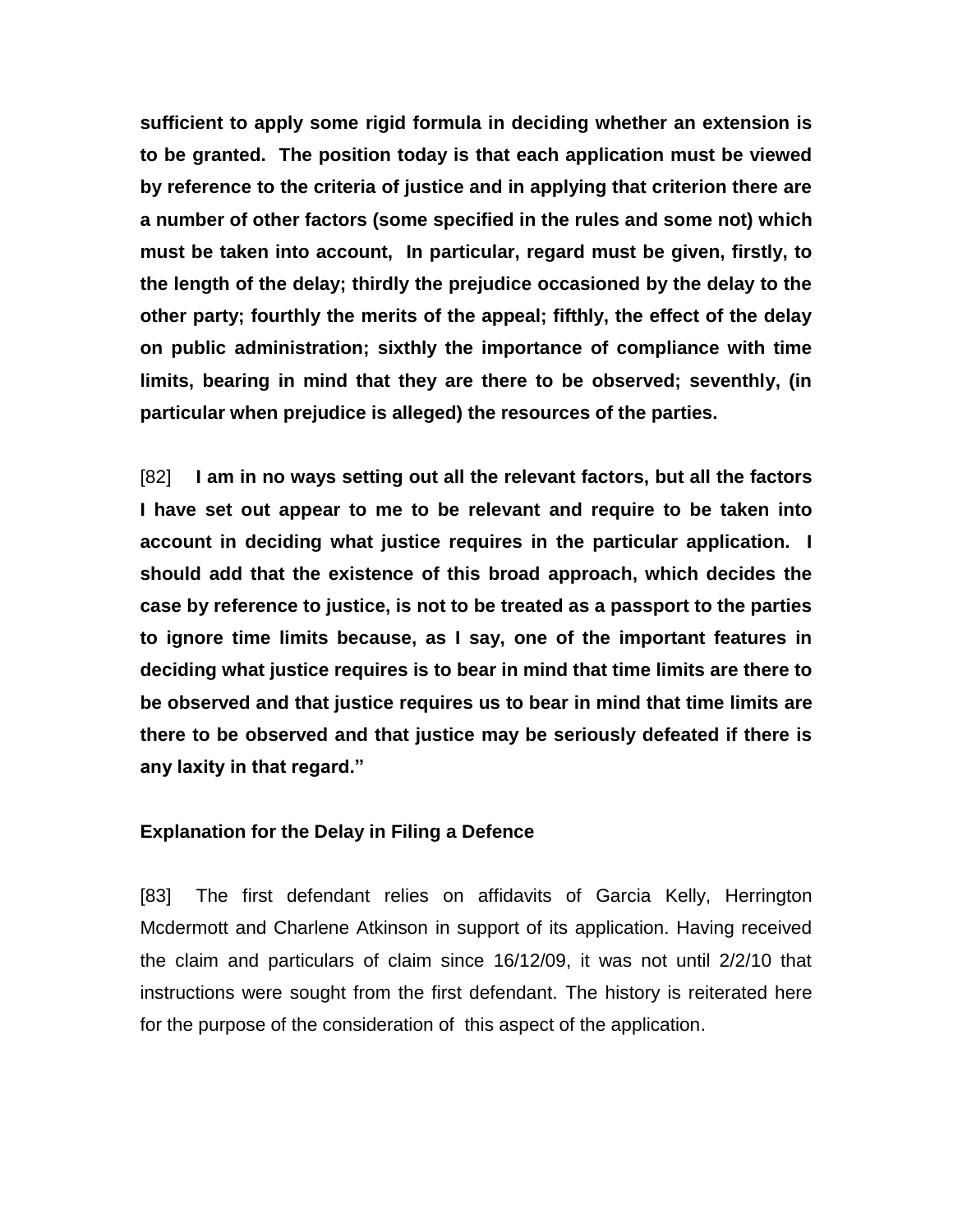[84] Having received no response from the letter sent seeking such instructions, a follow-up letter was not sent until 19/5/2010, some five months after the claim was filed and served and some three months after the first letter seeking instructions. It is quite obvious from the history that the first defendant and or its legal representative, did not deal with this matter with the due haste required to comply with the civil procedure rules.

[85] This delay was further compounded by the fact that the first defendant was without a legal officer as the post had been vacant "for a number of months" and this hindered the receiving of instructions to formulate the defence for filing. This post was filled on 23/2/10, having been vacant since October 2, 2009 and therefore as the DSP only started to seek instructions in February 2010, this should not on the face of it have any significant impact on their efforts to get instructions.

[86] It is instructive that the first defendant's attorneys-at-law indicated on July 14, 2010, that "instructions required have now been received". Therefore, in effect, the first defendant did not give instructions to their attorneys-at-law until some seven months after the filing and service of the claim. This, in my view, amounts to an inordinate delay.

[87] However, I am required to also consider the explanation given for this delay and in so doing, find that the first defendant has provided a reasonable explanation for the delay.

[88] The legal officer, Charlene Atkinson, took up the post of legal officer at which time, the time for filing the defence would already have expired. It was nevertheless some four months away from when the first application to extend time to file the defence was filed. According to Ms. Atkinson, when she assumed office, there was a backlog of matters, including matters that default judgment had already been entered to which she gave her urgent attention. She further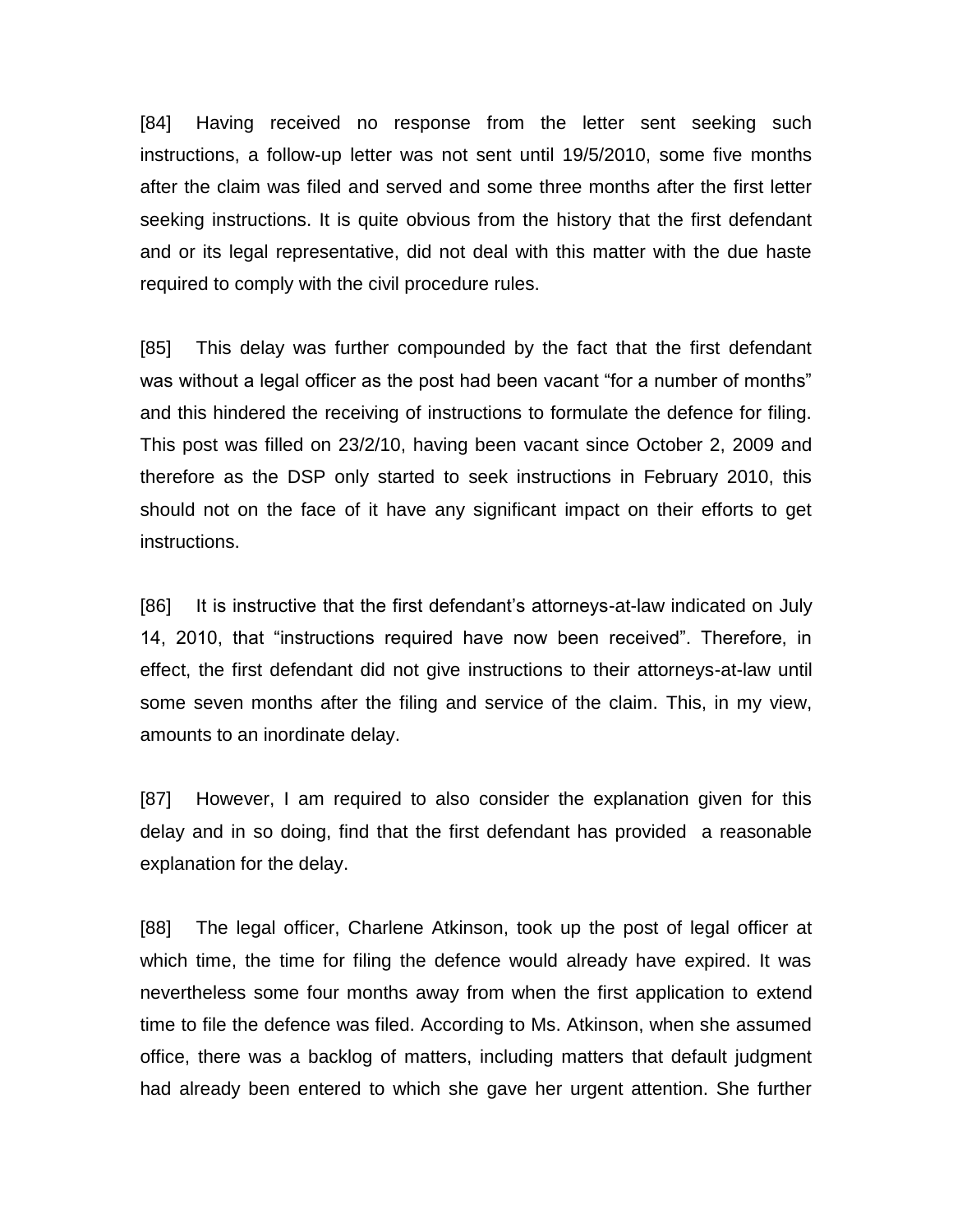stated that the matter first came to her attention, 19/5/2010 by letter (previously referred to) from the Director of State Proceedings (DSP). She then took immediate steps to prepare an instruction file, which was incomplete when sent to the Director of State Proceedings on 8/6/2010.

[89] She stated that she thereafter conducted interviews and conducted other investigations – she had to await information from the fraud squad. The first defendant having provided the DSP with instructions in June 2010, the application to extend time to file the defence was filed thereafter on the 14/7/2010.

[90] In taking into account, the overriding objective, the court in considering the circumstances of this case concludes that the explanation given is only one aspect of the court's consideration and that I must consider all the circumstances of the case, the overriding principle being that justice has to be done. This approach is supported and endorsed by many authorities and is not novel. As far back as in Biguzzi v Rank Leisure plc [1999] 1 WLR 1926 – the Court of Appeal England "encouraged courts to utilize the greater powers afforded by the CPR to allow the trial of appropriate cases. That approach would allow for an extension of time in which to file a defence but applying appropriate sanctions for the failure to file within time". Per Brooks JA, paragraph 27 – **AG & Another v Brooks 2013 JMCA Civ. 16**

## **The Defence on the Merits**

[91] A defendant may seek to show that a defence has a real prospect of success by setting up one of the following:

- (**a) a substantive defence**
- **(b) a point of law destroying the claimant's cause of action**
- **(c) denial of facts supporting the claimant's cause of action**
- **(d) further facts answering the claimant's cause of action**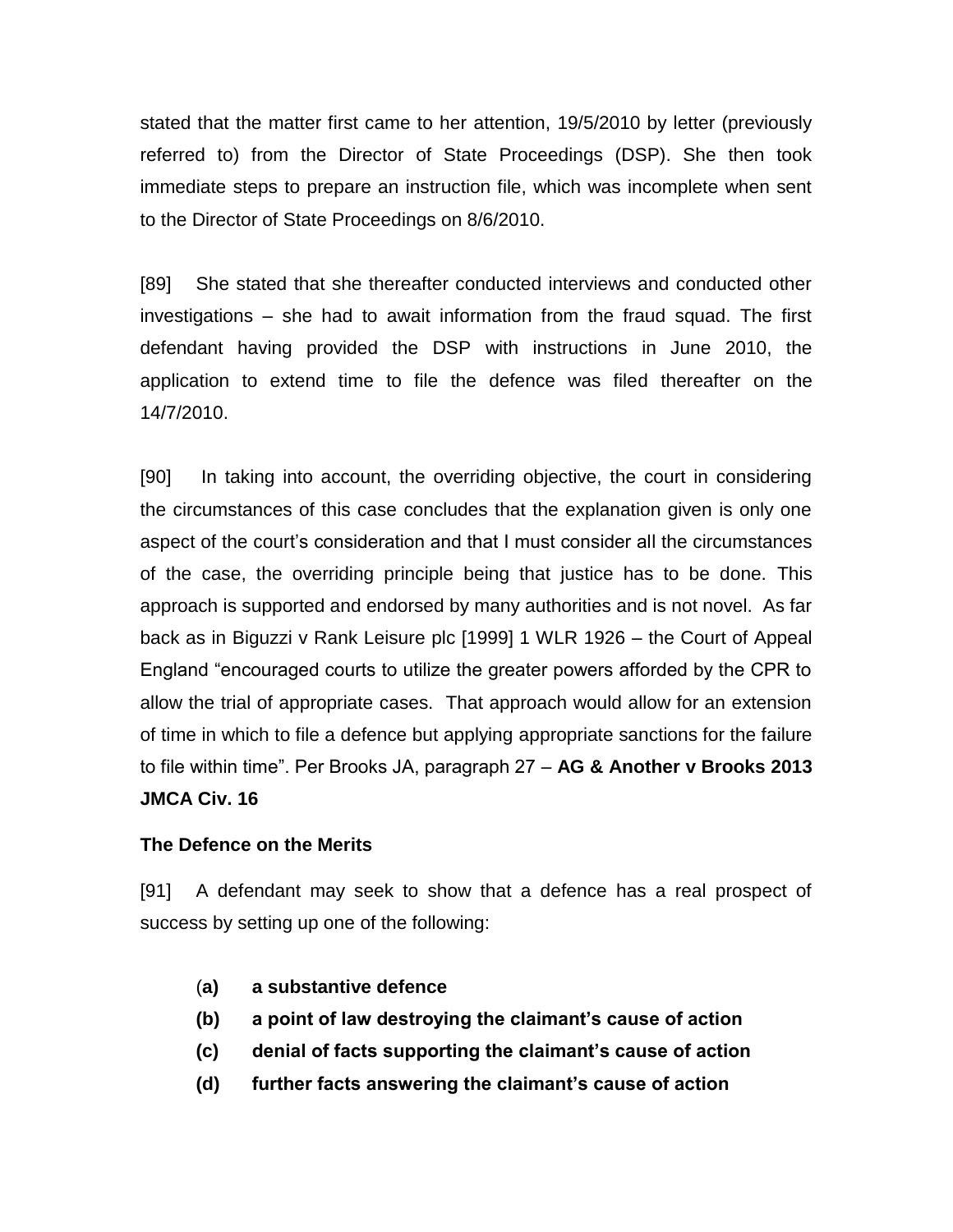# McDonald-Bishop J in **Marcia Jarrett v South East Regional Health Authority & others.**

[92] It is the claimant's claim that he was wrongfully/unlawfully dismissed; that the defendant had breached the implied terms of the implied obligation of trust and confidence in his contract of employment and had also injured his reputation.

[93] A defence was exhibited to the affidavit of Charlene Atkinson filed on 21/1/2011. The claim for wrongful/unlawful dismissal is countered in the draft defence by the first defendant contending that it was an express term of the contract that it could terminate the claimant's contract of employment with three months' notice or three months' pay in lieu of notice. The termination clause of the contract exhibited does indeed disclose this.

[94] The first defendant contends that in the letter dated 11/12/2007, the claimant was informed that in accordance with the terms and conditions of his contract, specifically the termination clause, his contract would be terminated and he would be paid three months' salary in lieu of notice. This was duly paid. In these circumstances, it contends that there was no wrongful or unlawful termination as it had exercised an option available to it under the contract. It is not in dispute that the claimant was paid three months' pay in lieu of notice. It is, therefore, a question for the court at trial in construing the terms of the contract and the circumstances of the case to determine whether there is any merit in the claimant's assertion of wrongful dismissal.

## **Breach of Implied Obligation of Trust and Confidence**

[95] An implied term in any contract of employment is that an employer must not, without reasonable and proper cause, behave in any way which is calculated to destroy or seriously damage the relationship of confidence and trust between itself and its employee – the case law seems to suggest that this implied term does not prevent an employer from exercising his express power to dismiss an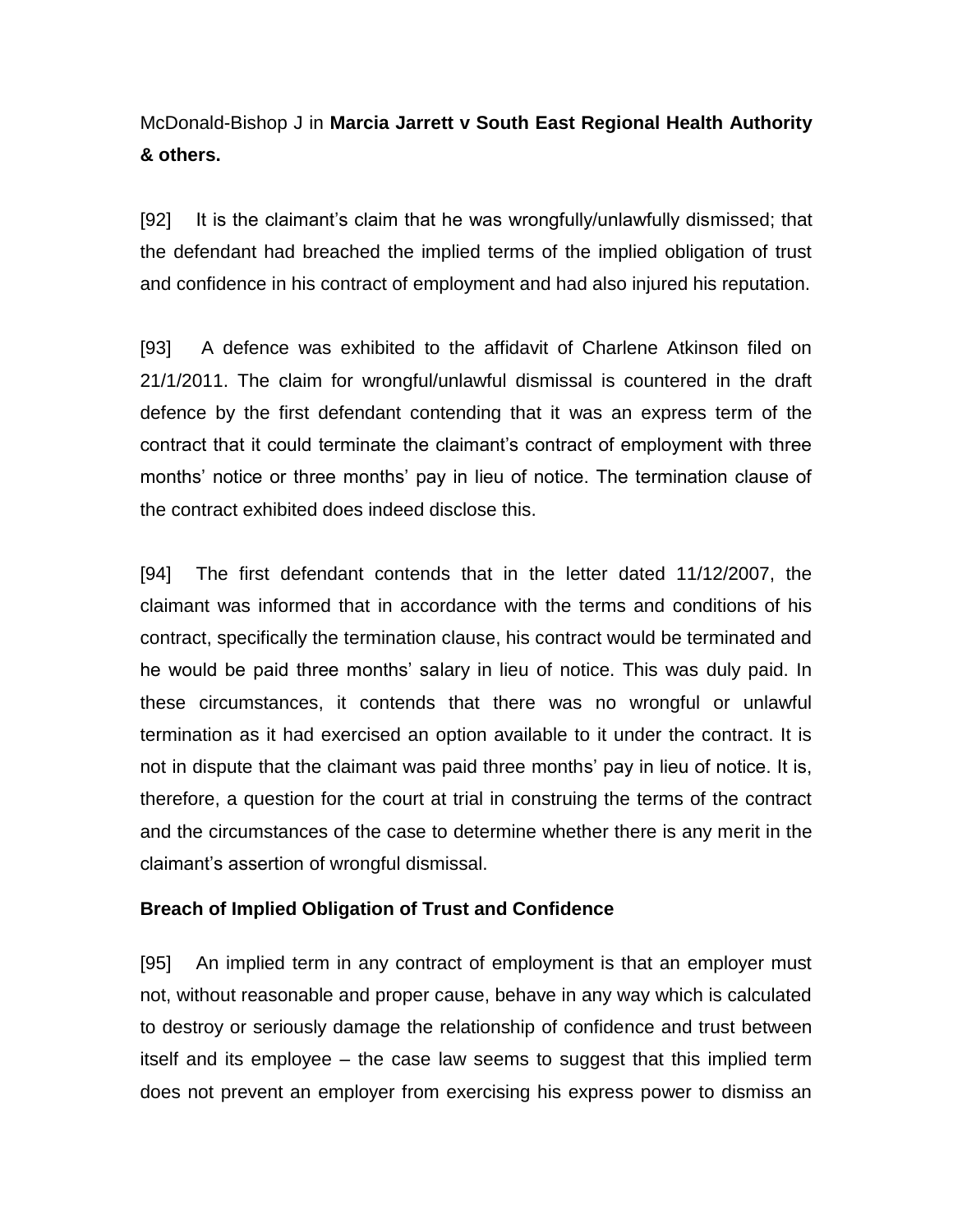employee without cause. See Nicholas Reda + another v Flag Ltd [2002] UKPC 38.

[96] In reference to the implied term of the employer to not without reasonable and proper cause destroy the relationship of trust and confidence which should exist between employer and employee, their Lordships considered that:

**"…common with other implied terms, it must yield to the express provisions of the contract as Lord Miller observed in Johnson v Unisys cannot be sensibly used to extend the relationship between its agreed duration; and their Lordships would add, it cannot sensibly be used to circumscribe an express power to dismiss without cause. This would run counter to the principle that an express and unrestricted power cannot in the ordinary way be circumscribed by an implied qualification…"**

[97] Whether the termination of the claimants' contract "without any opportunity for the claimant to be informed of the concerns of the first defendant…" is a question of fact; after which finding the relevant tribunal at trial will apply the law in considering whether this does amount to a breach of implied obligation of trust and confidence and whether the first defendant was required to give "cause" for the termination.

## **Failure to Observe Natural Justice Principles**

[98] The first defendant contends that it had no duty to hear the claimant before dismissal and cites the case of Malloch v Aberdeen Corp. [1971] 1WLR 1578. It is a matter of law, whether the first defendant as employer was bound to give a hearing to the claimant before dismissal. The Judge at trial is best placed, after hearing the evidence and his findings of facts to apply the law as it relates to natural justice principles in these circumstances.

## **Unfair Dismissal**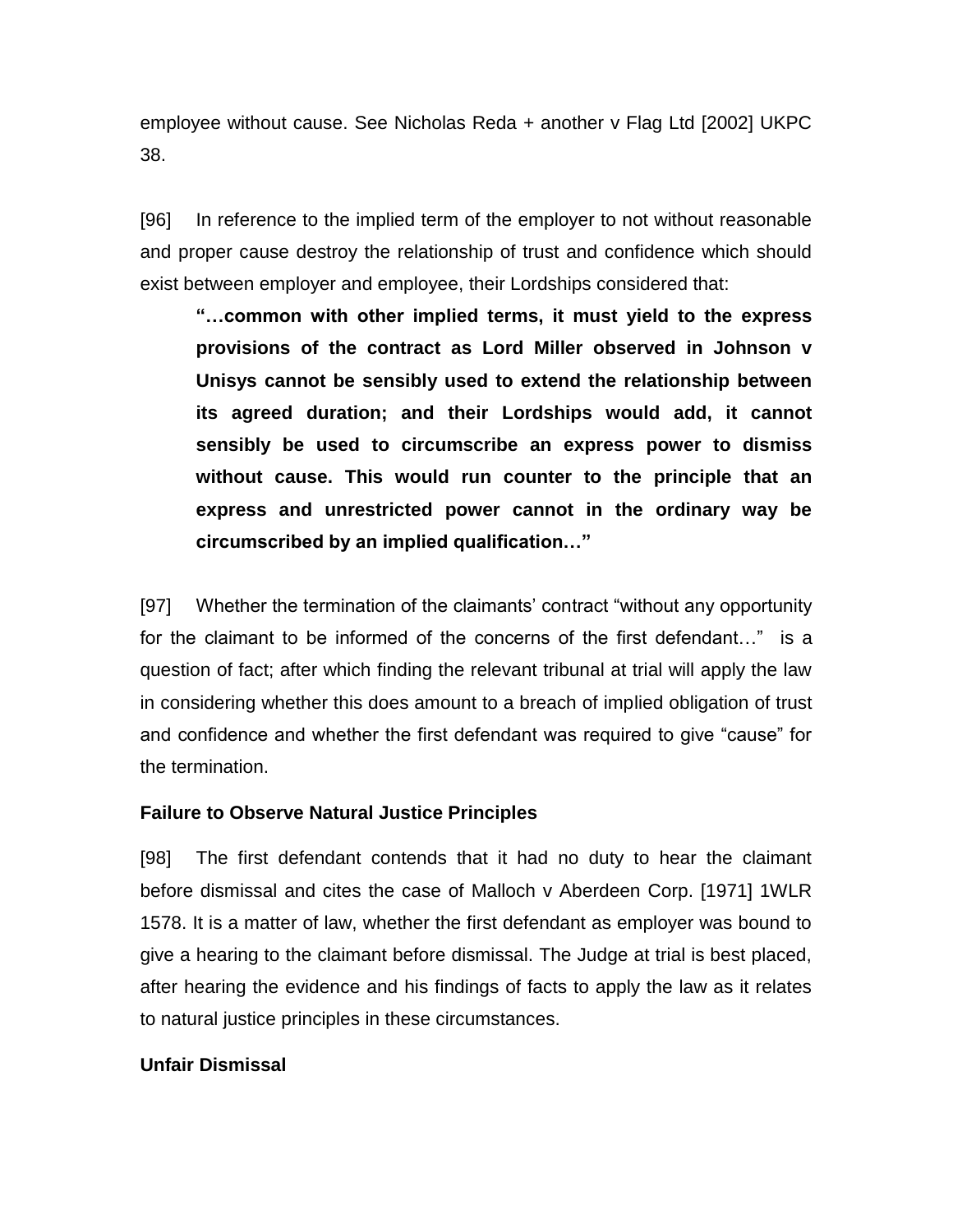[99] It is also the first defendant's contention that the particulars of breach of contract amounts in essence, to a claim for unfair dismissal and that a claim for unfair dismissal is not within the jurisdiction of the Supreme Court but for the Industrial Dispute Tribunal. It contends that the claimant's complaints consists of "the first defendant's" failure to have dismissed him for a fair reason and the failure to have acted reasonably in dismissing him – and it is for this reason that it is submitted that the claim falls within the realm of unfair dismissal" – The first defendant cites the case of Johnson v Unisys [2001] 2 AKER 801 in support of its position. Whether the claimant before me is seeking to circumvent the unfair dismissal legislation is a matter of fact to be considered by the trial Judge.

### **Injury to Reputation**

[100] The claimant has to prove that the first defendant "reported matters to the police and wrongly alleged that the claimant was involved in these matters". Whether the allegations were wrong; whether they were based on reasonable grounds/reasonable cause, is a question of fact for the Judge at trial who will apply the law to his findings. In all, therefore, it is clear from the thrust of the defence that this is a matter that will involve complex legal issues that in dealing with this case justly, will require a trial on the merits.

## **Setting Aside the Default Judgment under Rule 13.3 of the CPR**

[101] I have found that the default judgment was irregularly entered and in the circumstances of this case, ordered that it be set aside under rule 13.2 (b) and this was followed by a consideration of the first defendant's application for extension of time to file the defence.

[102] In the event that this position is incorrect, I have also considered the alternative application of the first defendant to set the judgment aside pursuant to Rule 13.3 of the CPR. In so doing, I am of the view that the considerations given to the application for extension of time in this case, are similar to those under Rule 13.3. In particular the prerequisite of establishing that a real prospect of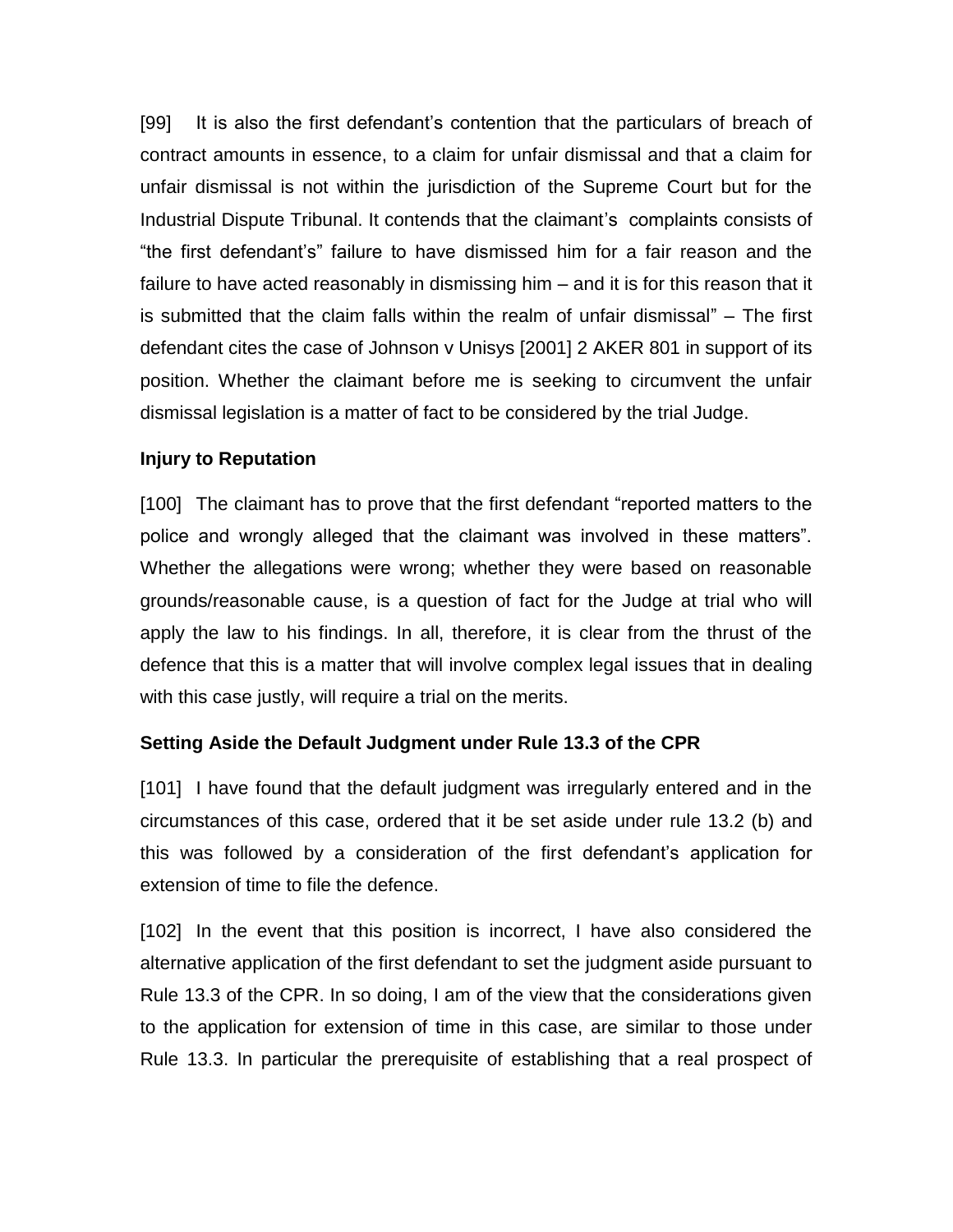successfully defending the claim is, in my view, satisfied for the very reasons stated above.

[103] **"The cases of Evan v Bertlam (1937) 2 ALLER 646; The Saudi Eagle [1986] 2 Lloyds Rep 221 and Allen v Taylor [1992] 1 PIQR are authority for the proposition that when considering whether to set aside a default judgment the question of whether there is a defence on the merits is the dormant feature to be weighed against the applicant's explanation both for the default and for any delay, as well as against prejudice to the other party"** and further **"It is my considered view however, that matters of conflict ought properly to be resolved at the trial". D & L H. Services v Attorney General & Anos SCCA 53/98 (unreported) Harrison JA at page 13.**

[104] There are complex issues of law and fact. This, in my view, gives the first defendant a real prospect of success at trial, which can only be fully measured upon a full appreciation of the law and facts; a state which can only be reached upon hearing evidence and considering all the material put before the Court. I am not required, nor should I conduct a mini-trial and so I highlight the defence, to show the possible legal encounter at trial, giving rise to the view that the defence has a real prospect of success.

[105] In so finding, and in also finding that the application to set aside judgment was made promptly and that there was a reasonable explanation for the delay, I would in any event grant the application to set aside the default judgment under Rule 13.3 of the CPR.

## **Orders**

- 1. Notice of Application of the 2nd defendant filed 14/7/2010 dismissed.
- 2. Costs to the claimant on 2<sup>nd</sup> defendant's Notice of Application filed.
- 3. Default judgment set aside.